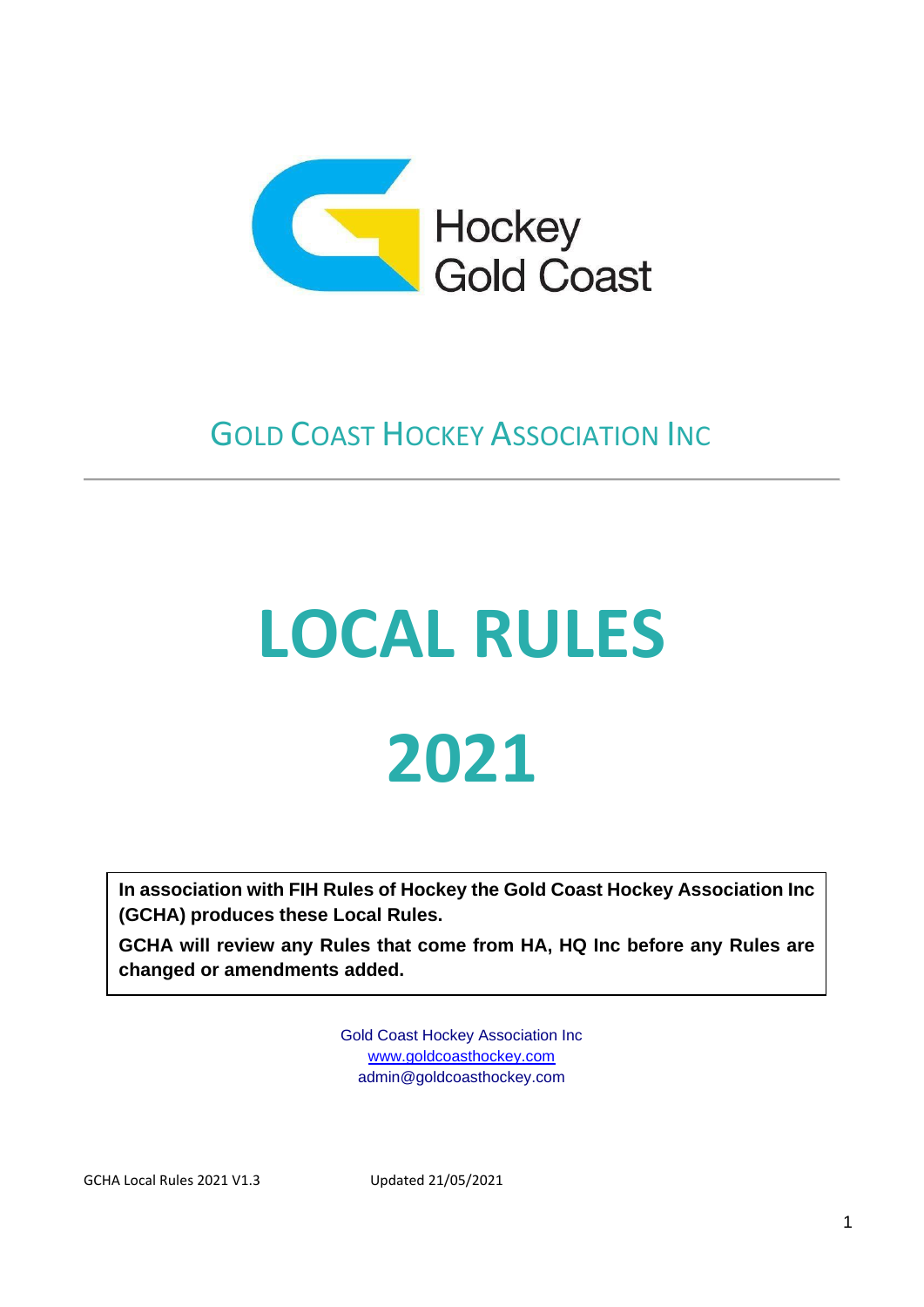### **Table of Contents**

| 1     |                |
|-------|----------------|
| 2     |                |
| 2.1   |                |
|       |                |
|       |                |
| 2.2   |                |
| 2.3   |                |
| 2.4   |                |
| 2.5   |                |
| 2.6   |                |
| 2.7   |                |
| 2.8   |                |
| 2.9   |                |
| 2.10  |                |
| 2.11  |                |
| 2.12  |                |
| 2.13  |                |
| 3.    |                |
| 3.1   |                |
| 3.2   |                |
| 3.3   |                |
| 3.4   |                |
| 4     |                |
| 4.1   |                |
| 4.2   |                |
| 5     |                |
| 5.2   |                |
| 5.3   |                |
| 5.4   |                |
| 5.4.1 |                |
| 5.5   |                |
| 5.6   |                |
| 6     | $\overline{2}$ |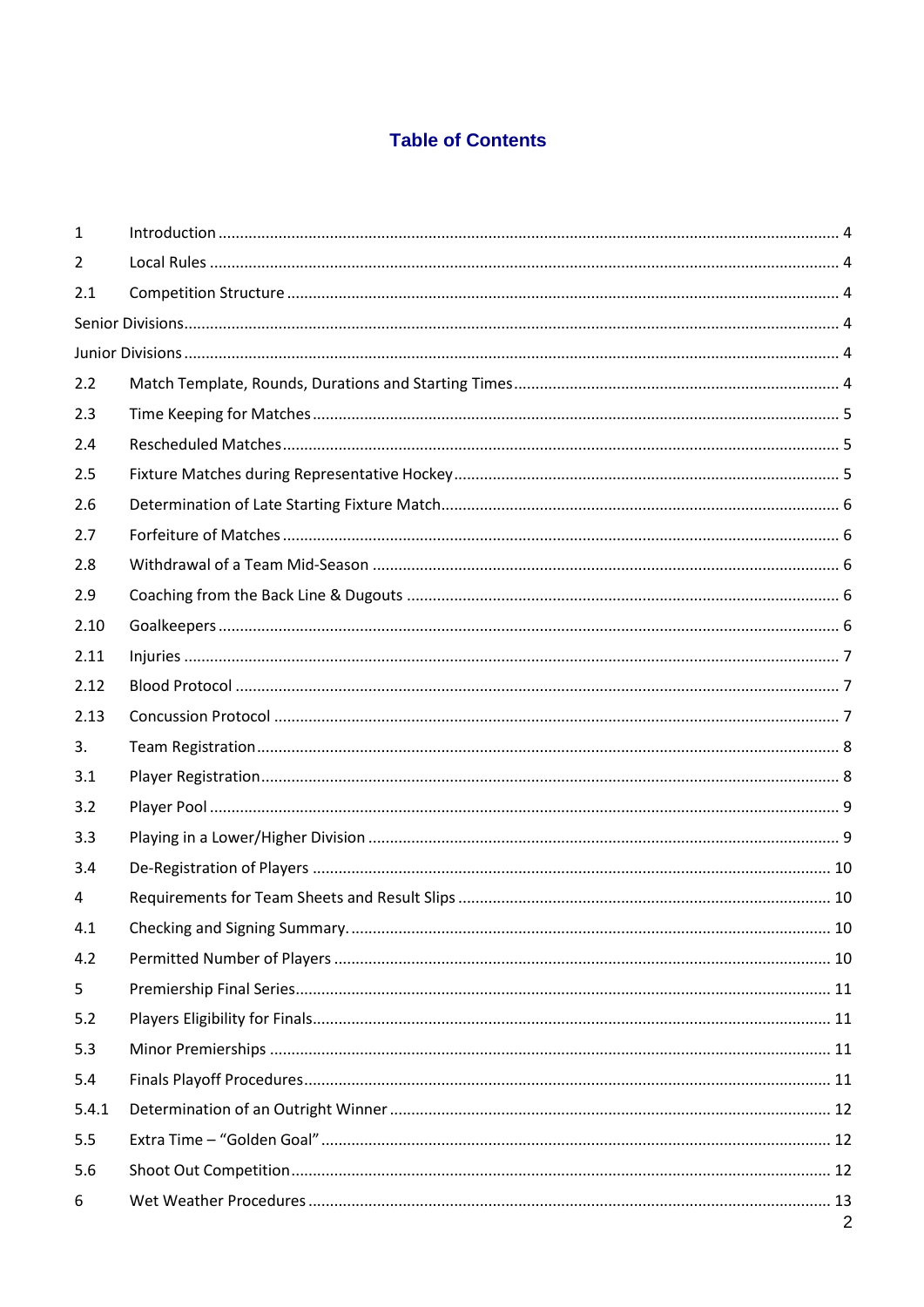| $\overline{7}$ |  |
|----------------|--|
| 8              |  |
| 9              |  |
|                |  |
| 10             |  |
| 10.1           |  |
| 10.2           |  |
| 10.3           |  |
| 10.4           |  |
| 10.5           |  |
|                |  |
| 11.1           |  |
| 11.2           |  |
| 11.3           |  |
| 12.            |  |
|                |  |
|                |  |
|                |  |
|                |  |
|                |  |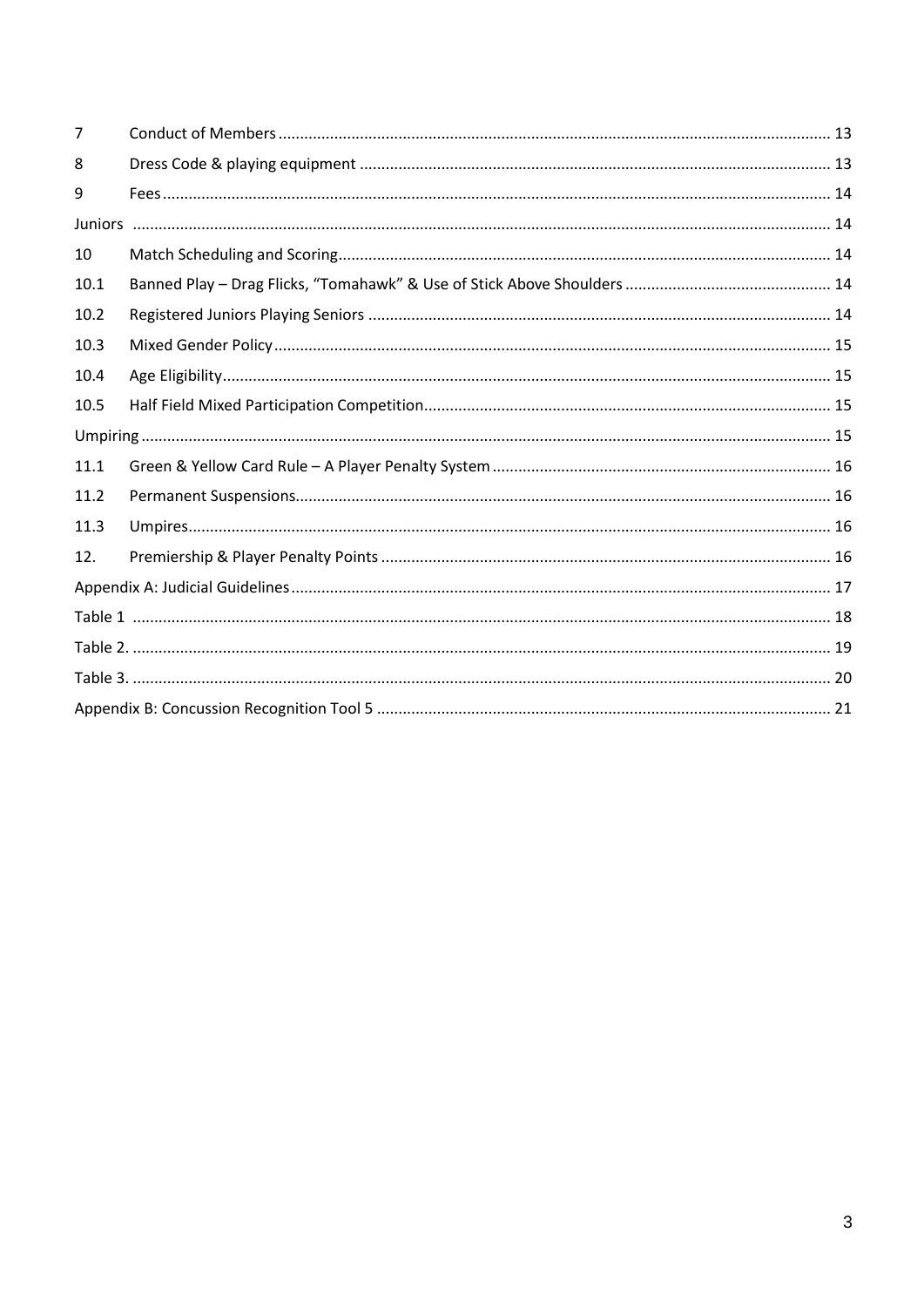### **1 Introduction**

The Gold Coast Hockey Association (GCHA) Inc. operates under the current Rules of Outdoor Hockey (11 a-side) as published by The International Hockey Federation (FIH) and those Rules apply unless altered by the following sections of this document, in which case the alterations contained in these Local Rules will apply. No other match Rules or tournament regulations apply.

The Board of the Gold Coast Hockey Association Inc (GCHA) has discretionary powers over these Local Rules and with respect to their interpretation and application. This document replaces all previous versions of the Local Rules and will remain current until replaced with a newer version. The participants (players, officials, etc) of all GCHA Competitions shall be subject to the current version of these local Rules as published by GCHA. No other versions or variations of these Rules are permitted. Correspondence received after close of business - 5.00pm each business day – unless of an emergent nature, will not be actioned until the following business day.

### <span id="page-3-1"></span>**2 Local Rules**

### <span id="page-3-2"></span><span id="page-3-0"></span>**2.1 Competition Structure**

1. The GCHA competitions are structured as follows

### **Senior Divisions**

| Divisions 1, 2, 3                            | Male          |
|----------------------------------------------|---------------|
| Divisions 1, 2, 3, 4                         | Female        |
| Masters                                      | Male & Female |
| As recommended by the Competitions Committee |               |

### **Junior Divisions**

<span id="page-3-3"></span>

| Junior Development                           | Gold Coast Cubs (1/4 field), (Mixed Gender)   |  |  |
|----------------------------------------------|-----------------------------------------------|--|--|
|                                              | Gold Coast Rookies (1/2 field) (Mixed Gender) |  |  |
| U <sub>12</sub>                              | <b>Mixed Gender</b>                           |  |  |
| U14                                          | Male & Female                                 |  |  |
| Open<br>Male & Female                        |                                               |  |  |
| As recommended by the Competitions Committee |                                               |  |  |

- 2. The above divisions will all operate as separate competitions under the control of the GCHA
- 3. The structure of the competitions will be determined by the GCHA primarily based on team nominations and grading of teams. At its discretion, the GCHA reserves the right to vary the number of teams in any division outside of the above template and to grade all teams in any division.
- 4. There will be a minimum number of matches for each division as determined by the GCHA, with only full rounds in all divisions unless decided otherwise by the GCHA.

### <span id="page-3-4"></span>**2.2 Match Template, Rounds, Durations and Starting Times**

- 1. The template continues to be a product of ongoing negotiation and agreement between GCHA and other sporting associations as required. The GCHA will determine the Template.
- 2. All competitions will consist of an agreed number of rounds, generally numbered, and played in chronological order. In the event of a match being moved, player registration and playing stipulations must be complied with as though the round were still in its original chronological order. The Competitions Coordinator will ensure that no unfair advantage is gained by any movements across rounds of any matches for any teams.
- 3. Match Durations are as follows:
	- a. Senior matches should consist of four seventeen (4 x 17) minute quarters with a five (5) minute half time break and two (2) minute quarter time break.
	- b. A Senior match may reduce to no less than three seventeen (3 x 17) minute periods with a two (2) minute break at the end of the first period and a five (5) minute break after the second period in place of the normal half time break. Any further reductions in match time will result in the match being treated as abandoned (see Rule 2.4.2 and Rule 2.3.4).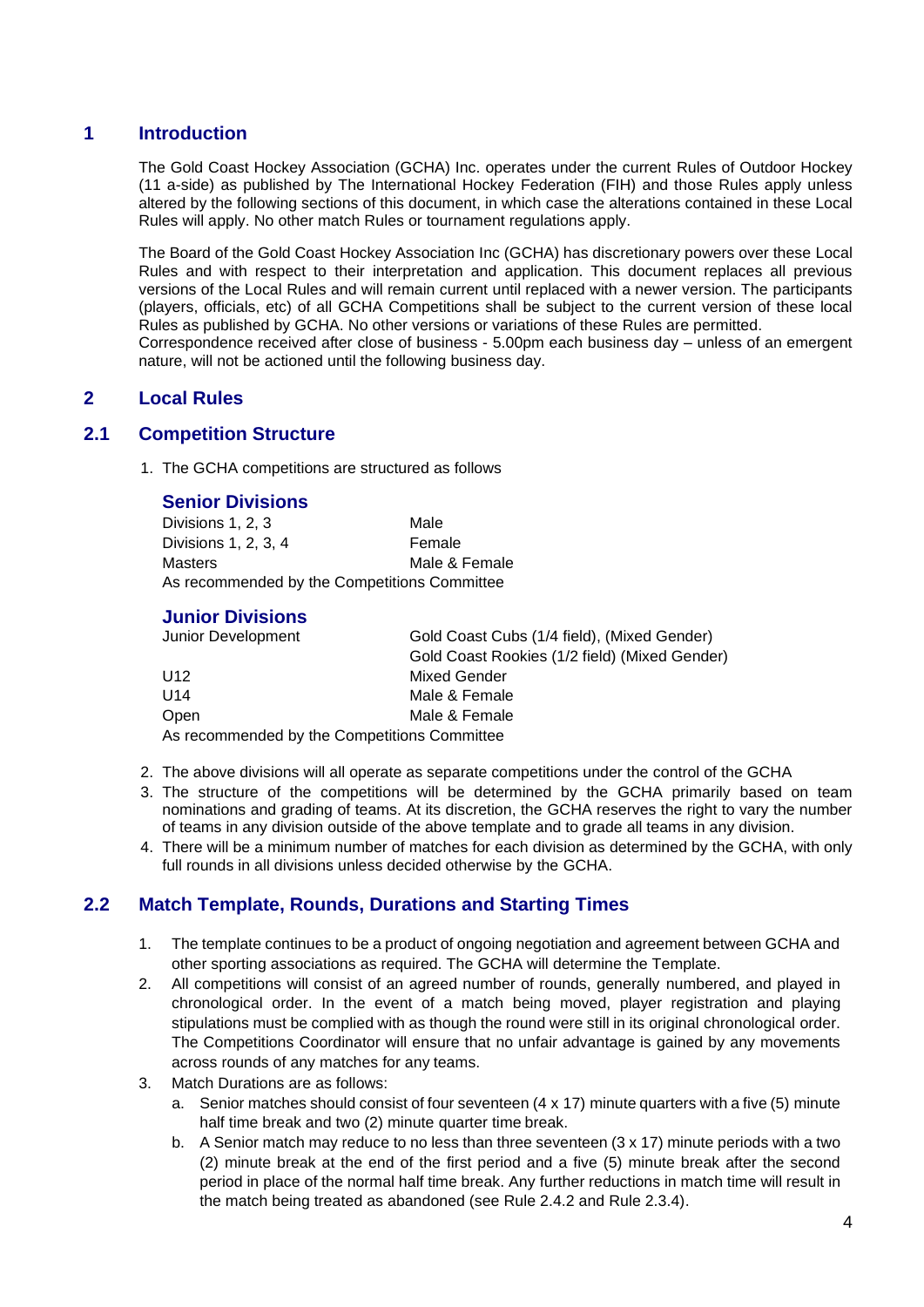- c. Masters matches should consist of two twenty-five (2 x 25) minute halves with a five (5) minute half time break.
- d. Junior matches (U12 to **Opens**) should consist of two thirty (2 x 30) minute halves with a five (5) minute half time break.
- e. Junior matches modified should consist of two twenty (2 x 20) minute halves with a five (5) minute half time break.
- 4. In the case of extremely hot weather or other risk situations competition duration may be altered by a GCHA representative to comply with Hockey Queensland Risk Management policy guidelines.
- 5. At the start of every game the team named first on the fixtures will start the game in the dugout to the left side of the seated Tech Bench. The team named second will start in the dugout to the right side of the seated Tech Bench. The first named team first will start the game with possession of the ball. The second named team will choose the direction in which they wish to start. This regulation will remain in effect until such time as the Queensland Government or the Chief Health Officer of Queensland lifts any and all restrictions relating to Community Sport and COVID-19.

### <span id="page-4-0"></span>**2.3 Time Keeping for Matches**

- 1. Official game time is the advertised game start time as per fixture draw.
- 2. Time out during fixture matches will not be permitted. Time out during Finals, in the case of injury, will be at the discretion of the Technical Bench (Tech Bench) Supervisor, and on advice from the Umpires.
- **3. Umpires are required to ensure that all injured players leave the field as quickly as possible (see Rule 2.11)**
- **4.** If a match needs to be stopped for any reason due to unforeseen weather conditions or deterioration in the condition of the playing surface, the match officials will wait and see if conditions clear and the ground becomes playable thereby enabling the fixture to be completed. In this situation any time lost is to be deducted from the time originally allocated to the match, thereby enabling the ensuing matches to be completed as scheduled. **If 15 continuous minutes of allotted match time is lost, excluding any scheduled break times, and the match cannot be continued, the Tech Bench Supervisor, in conjunction with the Umpires allocated to that scheduled fixture will decide the result of the match based upon the following:**

a) if the teams have completed a minimum of at least 50% of the match time originally allotted to the fixture then the match will be declared complete and scores will stand as they were at the time of the interruption.

- b) if less than 50% of the match time originally allotted to the fixture has been played, then the match will be determined to be abandoned (see Rule 2.4.2)
- 5. If the match can be continued, any player suspensions in place at the time of stoppage will continue.

### <span id="page-4-1"></span>**2.4 Rescheduled Matches**

- 1. Abandoned matches must be rescheduled and played **within four (4) weeks** of the cancelled/abandoned game and before the completion of season's fixtures. The Competitions Coordinator will reschedule the game giving each team at least one (1) week's' notice. If the date supplied cannot be agreed upon within the time frame, the game will be declared a nil all draw with both teams awarded one (1) point and zero (0) goals.
- 2. Match reschedules will not be considered after ratified fixtures have been published for the season, with the exception of abandoned matches as above, and fixture matches during state titles due to representative absences (see Rule 2.5).

### <span id="page-4-2"></span>**2.5 Fixture Matches during Representative Hockey**

Where a team has five (5) or more regular team players away for official representative duties – player, Umpire, Coach or Manager – for GCHA or higher representative duties for hockey, they may request reschedule of the relevant match. Regular team players will be defined as those who have played at least 50% of all possible matches for that team, since having played their first match in this team.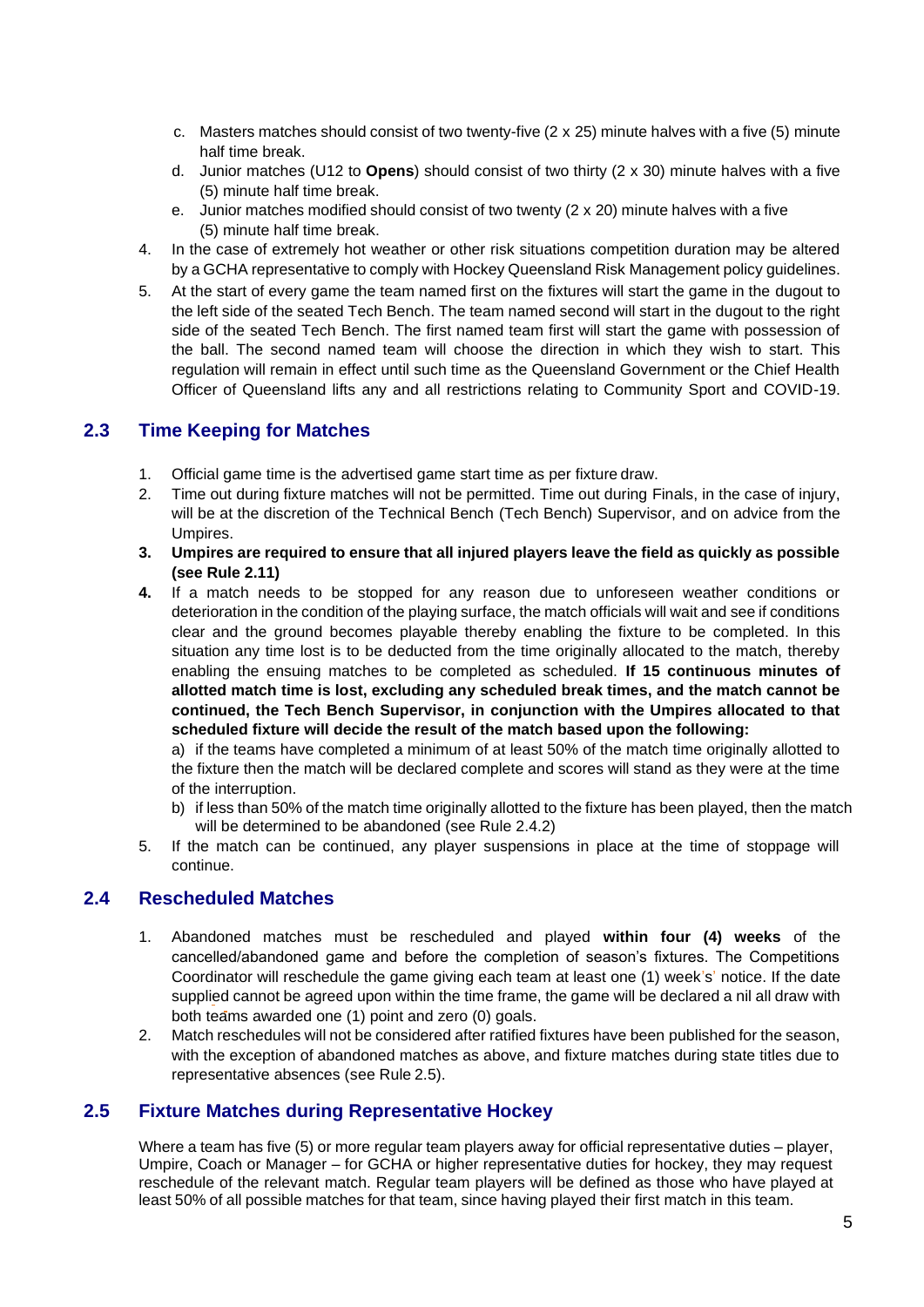- **1. Reschedules will only be considered for a club that does not have a team in the next lowest division.**
- 2. Any such requests must be lodged with the GCHA Administrator and Competitions Coordinator at least fourteen (14) days prior to the scheduled match date.
- 3. The Competitions Coordinator will provide a reasonable date and time to reschedule the match to be played within four (4) weeks before or after the original scheduled date.
- 4. Match time and date must be confirmed by both teams no less than seven (7) days prior to the original rescheduled match date.
- 5. Should either team not be able to commit to the rescheduled date and time, the game will be declared a nil all draw with both teams awarded one (1) point and zero (0) goals.

### <span id="page-5-0"></span>**2.6 Determination of Late Starting Fixture Match**

If after a period of **ten (10) minutes** a team does not take the field, forfeiture will be awarded to the team ready to play (see Rule 2.7.2.a) ii).

### <span id="page-5-1"></span>**2.7 Forfeiture of Matches**

- **1. Any club receiving forfeiture shall be credited with three points and shall be treated as having scored six (6) goals to nil (0).**
- 2. A forfeit shall be awarded when:

a) One team fails to appear at the time set down for play or within the specified match start time frame (see Rule 2.6). For a forfeit to be awarded on match day, it is required that:

- i the team ready to play takes the field; and
- ii a match card is completed and lodged with the Tech Bench Facilitator on the day.
- b) One (1) team advises in advance of a forfeit. In this case, the team being awarded the game does not have to take the field, however a game card may be completed in full and lodged with GCHA within three (3) days of the scheduled fixture.
- 3. Should a team forfeit a fixture match, the Club concerned shall be liable for payment of their opponent's turf fees in addition to their own (double turf fees).
- 4. Failure of a team to appear and not having the courtesy to provide at least 24 hours' notice of forfeit to GCHA and the opposition will result in a \$200 fine in addition to double match fees.

### <span id="page-5-2"></span>**2.8 Withdrawal of a Team Mid-Season**

In the event of a Club withdrawing a team during the season, for all complete competition rounds, their competition points and goals for, and against, will stand. All points associated with all scheduled matches for that team will be negated. The club withdrawing their team shall be liable for any costs, in connection with, registration of that team with GCHA and Hockey Queensland.

### <span id="page-5-3"></span>**2.9 Coaching from the Back Line & Dugouts**

- 1. Coaching from the back line by any team personnel is prohibited for all Competitions to avoid possible player conflict and ensure fair conduct of play.
- 2. Only those players named on the game card (or injured team players) are allowed in the dugout i.e., up to sixteen (16) players; plus, three (3) officials.
- 3. Coaches will be allowed on the field in the Under 12 Mixed competition **for the first four competition rounds** to assist with positional play and skill correction. Coaches must take care not to intrude on the flow of the game or to overwhelm players when on the field.
- **4. Coaches will be allowed on the field all year for Junior Development.**

### <span id="page-5-4"></span>**2.10 Goalkeepers**

**Each Senior team shall have a Goalkeeper or 11 field players as per FIH Rules. (Effective from 1 January 2019)**

**Goalkeepers must wear a coloured shirt or garment which is** *different in colour from that of both teams***.** Goalkeepers must wear this shirt or garment over any upper body protection. Elbow protection does not need to be covered by the shirt or garment.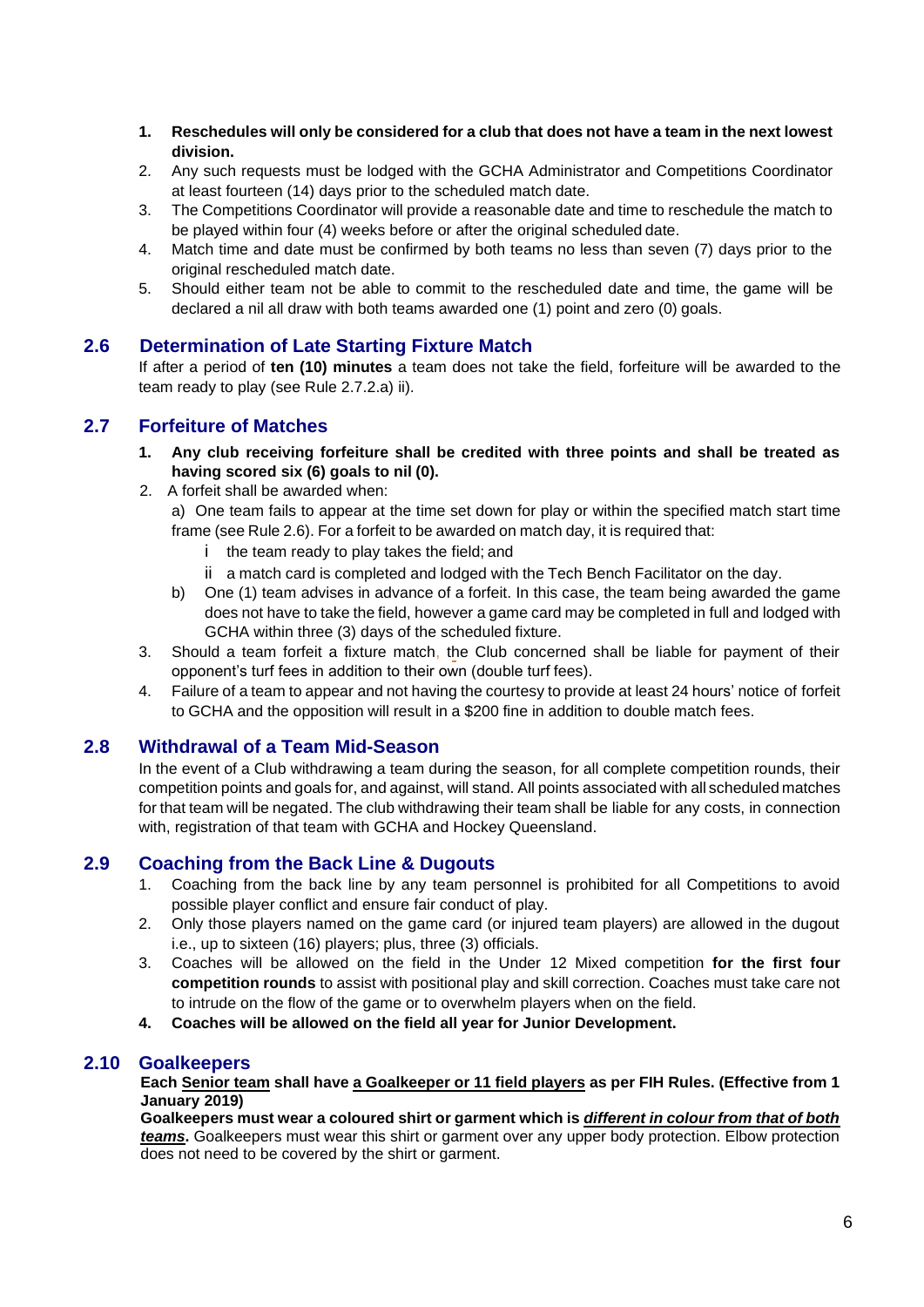**Goalkeepers must wear protective equipment comprising of at least;** headgear, leg guards and kickers except that the headgear and any hand protectors may be removed when taking a penalty stroke.

The following are permitted for use only by Goalkeepers: body, upper arm, elbow, forearm, hand, thigh and knee protectors, leg guards and kickers.

*All junior teams (U12, U14 & Opens) must play with a fully protected Goalkeeper.* **Failure to adhere to the Goalkeeper requirement for junior grades will result in a forfeit as per Rule 2.7.**

### <span id="page-6-0"></span>**2.11 Injuries**

- **a)** There will be **no time-out** for injury in any game, except for Rule 2.3.2.
- **b)** Injured players should be taken from the field as soon as safely possible for treatment. To ensure minimum stoppage time during matches, if the Sports Trainer or any team official is required to enter the pitch at the Umpires discretion to assist an injured player, the player who is injured **must** leave the field for a minimum of two (2) minutes and may be replaced.
- **c)** In the event of an injured player who is unable to move, the **advice of First Aid personnel will be followed**, including calling for an ambulance, and/or immobilising the player on the field, if necessary. In respect of injury to a **Goalkeeper** up to two (2) minutes will be allowed for injury treatment on the pitch.
- **d)** All head and face injuries *must be assessed* by the First Aid personnel on duty.

### **2.12 Blood Protocol**

### **1. Open Cuts**

As Hockey is a contact or collision sport, this is an area of principal concern to the GCHA given that the skin can be broken very easily by contact with players and facilities or equipment. **Prior to commencement of play all open wounds or grazes must be covered.** All open cuts and abrasions sustained during a match shall be reported to the Technical Bench and treated immediately to preclude any type of blood contamination.

### **2. Players**

### **a) Cease Participation**

If a bleeding wound occurs, the player shall cease participation in a match and be removed from the field, treated until the bleeding has stopped and the wound is both cleaned with antiseptic and covered. Once the wound is cleaned and covered the player may return to the field.

### **b) Treatment**

If an open skin lesion is noticed by Umpires or Tech Bench Officials, the player shall cease participation immediately and be removed from the field to have it cleaned with antiseptic and covered before returning to play

### **c) Uncontrollable Bleeding**

If bleeding cannot be controlled and the wound securely covered, the player shall not continue in the game and should be referred to a medical facility for urgent assessment.

3. **Contaminated Articles**

All clothing, equipment and surfaces contaminated by blood shall be regarded as contaminated and treated accordingly.

### 4. **Umpires Responsibilities**

### **a) Players Ordered from Field**

Should a player not take remedial action as outlined, Umpires are empowered to order the player from the field to receive the required treatment.

### **b) Refusal by Player**

Any player who refuses to obey an Umpire's instruction to leave the field of play for treatment shall be suspended for the remainder of the game and may be charged by the Judiciary Committee with misconduct and dealt with under the Rules.

### **2.13 Concussion Protocol**

**Any player with suspected concussion should be REMOVED FROM PLAY, medically assessed and monitored for deterioration. No player diagnosed with concussion will be allowed to be returned to play on the day of injury and is to be replaced. If a player is suspected of having concussion and medical personnel are not immediately available, the player should be referred to a medical facility for urgent assessment. This must be noted on the Match Report.**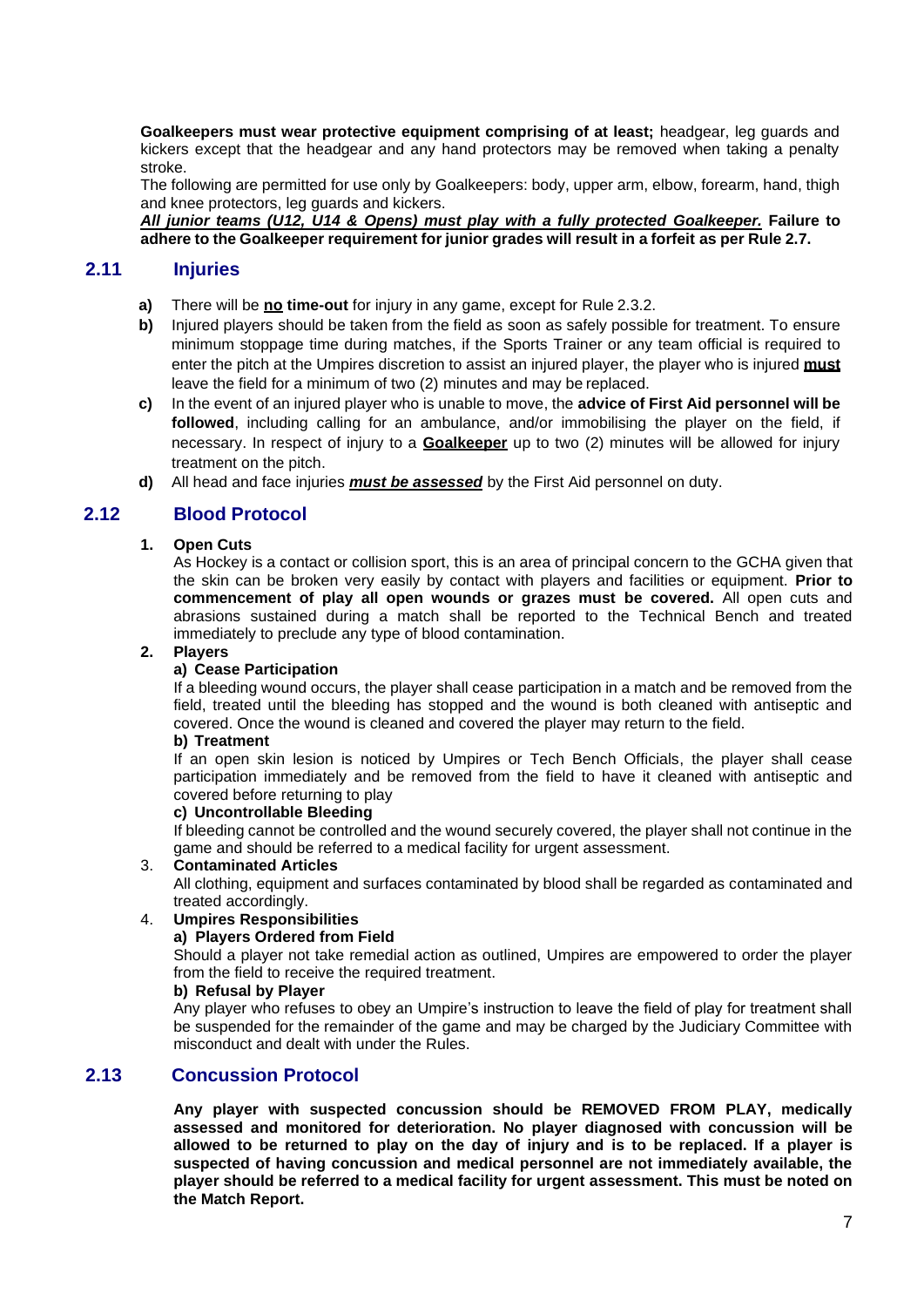### **Concussion will be deemed as any of the following:**

• A player is exhibiting 2 or more observable signs and/or symptoms as per the Concussion Recognition Tool (Appendix B - CRT5) or Sports Concussion Assessment Tool (SCAT5)

• Any red flags e.g., Loss of consciousness, Ambulance called (as defined in Appendix B)

### **If a player refuses to undertake a concussion assessment then Rule 2.12.4 a) applies**

### **Return to Play After Concussion Diagnosis.**

- 1. Any medically diagnosed concussion will require a mandatory 1-week medical suspension from playing for adults over 18 years of age and 2 weeks minimum for juniors under 18 years of age. The player must be asymptomatic and must have a written clearance from their General Practitioner (GP) prior to return to play.
- 2. The Australian Sports Commission "Return to Sport Protocols" are recommended for all players returning from concussion.
- 3. Two concussions in the same season will require a mandatory 3-week medical suspension plus GP follow up prior to returning to play. It is recommended that these players complete a SCAT 5 (or current protocol) assessment and must provide written clearance from their GP prior to returning to play.
- 4. **Players need to provide GCHA with a clearance letter from their GP or give the GP clearance letterto the First Aid personnel on duty on the day of the match prior to returning to play following any concussion diagnosis.**

### <span id="page-7-0"></span>**3. Team Registration**

- 1. No Club shall be permitted to have two teams in the same division if they do not have a team in the next higher Division.
- 2. Any team that plays unregistered players will be penalised. Penalty = loss of three (3) points to the offending team. Each team shall be entitled to name a designated Goalkeeper.
- 3. A player may only play for one team in a division or age group. Any breach of this Rule carries a penalty of loss of three (3) points to the secondary team.
- 4. Team lists are to be received by the GCHA Administrator no later than midday on the Friday prior to the commencement of the fourth round of fixtures
- 5. A minimum of 11 players listed for **Division 1** teams, Plus, Clubs that have **Division 1,2, & 3, minimum of 11 players listed in all grades** Plus, Clubs with **Division 1-4, minimum of 11 players listed in all grades.**
- 6. All players must be team listed.

### <span id="page-7-1"></span>**3.1 Player Registration**

- 1. No player, either senior or junior, shall play **more than three (3) matches** in one (1) weekend e.g., one match Saturday, two (2) matches Sunday; or a junior playing one match Friday, two matches Sunday; etc. Masters matches are exempt from this Rule. Rescheduled matches do not contribute to the number of matches played in a weekend. A penalty of minus three (-3) premiership points will be applied to the team for which the fourth match was played.
- 2. No player may participate in any match unless such player is registered with GCHA before the start of the fixture match.
- 3. No National Open, U23, U21, or Hockey One/National League (or equivalent) players may play below Division 1. This Rule will not apply to Australian Masters players.
- 4. No Under 18 QLD Representative player may play in the lowest Association senior grade.
- 5. Should a player miss four (4) *possible* matches in succession in their registered team listed division then that player will be automatically de-registered from that division and will need to be replaced if this results in their team having insufficient players listed. (see Rule 3.0.5).
- 6. Upon application, exemption will be granted for any weeks that players miss due to governing body sanctioned hockey representative duties – evidence to be provided to GCHA.
- 7. Upon application, if a player sustains an injury during a match and a medical certificate is provided to GCHA, a two (2) week extension may be granted before they must be deregistered.
- 8. At all times, the Competitions Coordinator shall administer de-registrations and/or re- registrations including players coming back after a lengthy period of injury.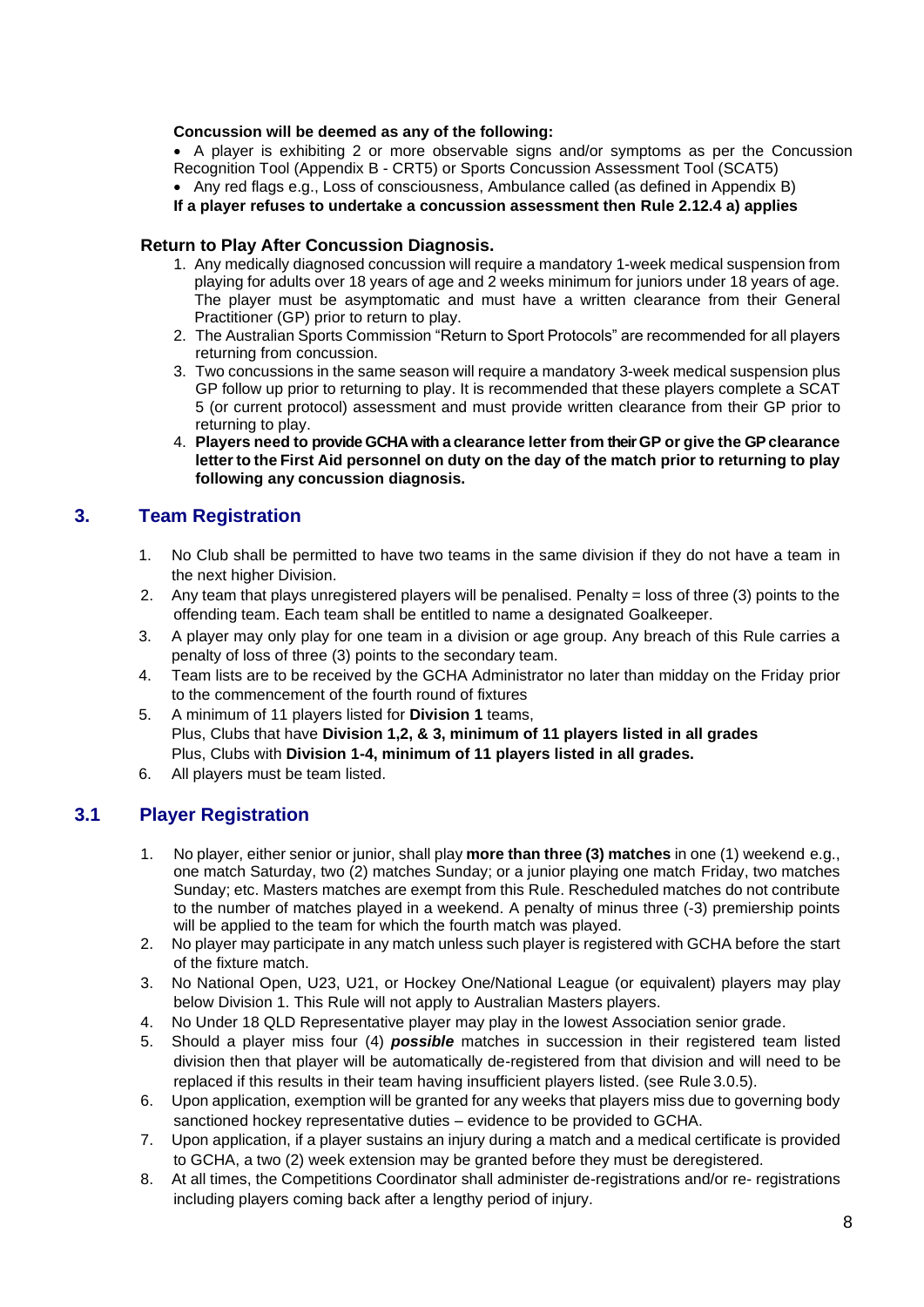### <span id="page-8-0"></span>**3.2 Player Pool**

The GCHA may consider a relaxation relevant By Laws under Section 3, to allow a Junior player to play into an age group or division with another club to accommodate their developmental needs yet retain their originating club linkages. If a player's club:

- a) only has Senior teams; or
- b) only has Junior teams; or
- c) does not have a team in an appropriate higher division to provide challenge for the player's development.

The Club may submit a Junior Player Pool form, signed by both clubs involved to receive special consideration under this bylaw.

All Player Pool forms must be authorised by the Competitions Coordinator or delegate before the player takes field.

### <span id="page-8-1"></span>**3.3 Playing in a Lower/Higher Division**

- 1. A player can play an unlimited number of games in the next immediate higher division for their club through the season, however, should the player play three (3) consecutive matches in the next immediate division and does not take the field in the team they are listed in, the player will be regraded into that Division.
- 2. If a player plays above their next immediate division at any time during the season, then after the fourth (4<sup>th</sup>) occurrence, the player will be immediately team listed in the next division above where they are currently registered. In the situation where there is lesser number of game fixtures in the lower division (due to byes/forfeits), the following concession will be permitted. Players who are playing above their next immediate division will only be allowed to play additional games in the higher division up to the difference in the number of games between the divisions. At the end of the last round of fixtures players must not exceed more than the allowed additional games in the higher division. If this occurs, they will be ineligible to play finals in the lower division.

Example 1: If there is a 15-game competition in Division 3 and a 20-game competition in Division 1, a player may play only five (5) additional games above what they have legitimately played in Division 3 (i.e., If they play 11 games in Division 3 the maximum that can be played in Division 1 is 16 games. (Note: This will have a flow on effect to the lower grade listed elevens (11's))

- 3. At the end of the last round of fixtures, players must not exceed more than the allowed games in the higher division. If this occurs, they will be ineligible to play Finals in the lower division.
- **4. No player shall play more than three matches in any one weekend (see Rule 3.1.1).**
- 5. A designated Goalkeeper shall be permitted to play down into any division as a field player (Rule 3.1.1 applies).
- 6. A field player shall be permitted to play down into any division as a Goalkeeper (Rule 3.1.1 applies). No player can play in a team lower than where they are team listed. Penalty of 3 points will apply.
- 7. A Junior player may not play below his/her eligible age group.
- 8. A player's first game after at least three (3) weeks off with injury or illness may be in a team one (1) division lower than where they are team listed without penalty. A letter of notification with a medical certificate attached must be received by the Competitions Coordinator prior to the player taking the field in the lower division, or Rule 3.3.6 will apply.
- 9. After seeking written dispensation from GCHA, a player may be downgraded from a team list for disciplinary or poor performance reasons by their club to a grade or division lower than where they were originally team listed, they will then automatically be deregistered from their primary team list and team listed to that lower grade or division. In the event of this occurrence that player must play a minimum of three (3) games in that team before he/she can be allowed to play in the original higher team. Should this situation occur the downgraded player must be replaced in the primary team listing by another player not originally team listed in the higher grade.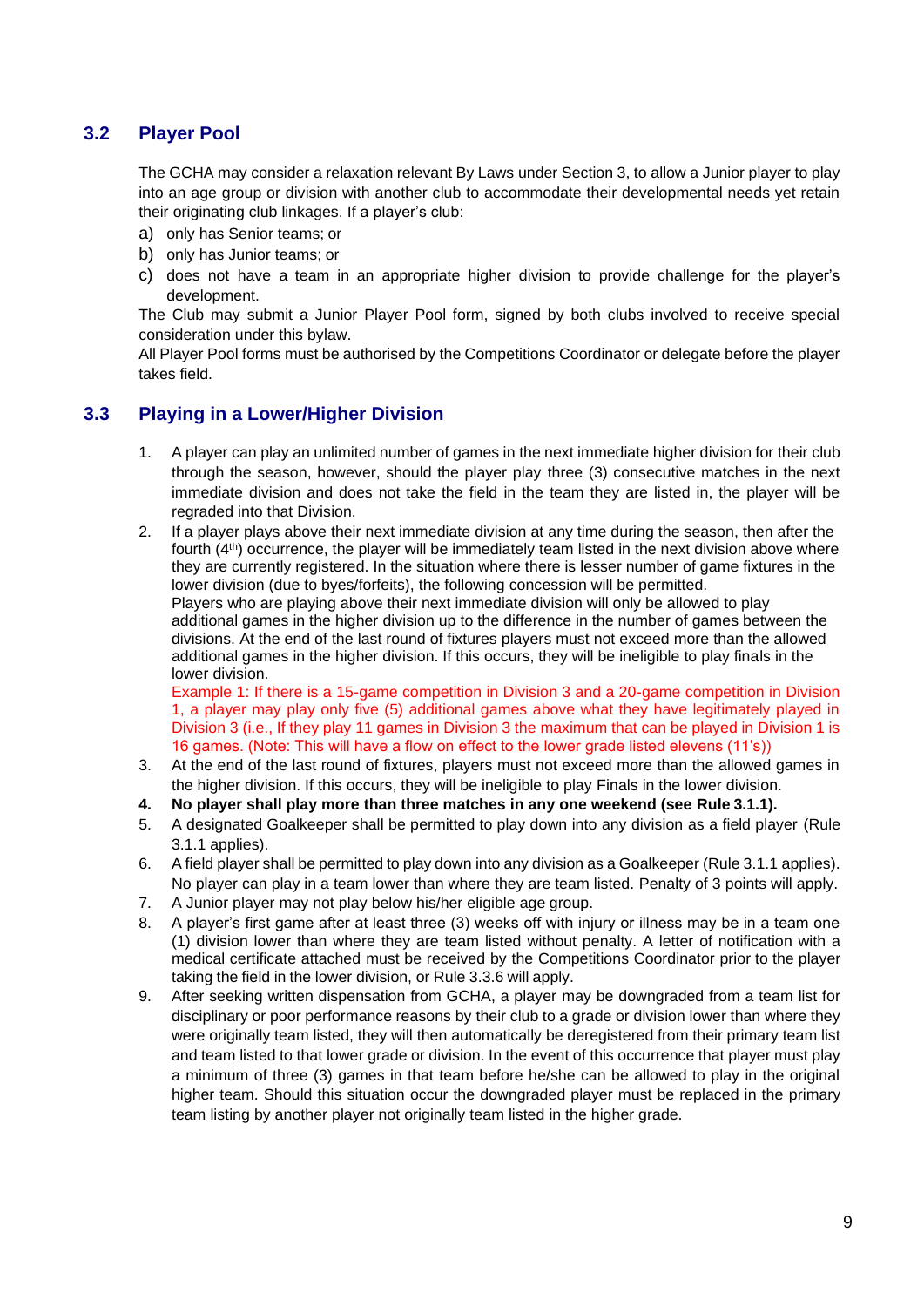### <span id="page-9-0"></span>**3.4 De-Registration of Players**

De-registration of players from higher to lower divisions will not be accepted after the commencement of the final five (5) fixture rounds for the season (whereby one (1) week equals one (1) fixture round (see Rule 2.2.2).

### <span id="page-9-1"></span>**4 Requirements for Team Sheets and Result Slips**

### **Premiership Point Scoring for Fixture Matches**

|                        | During the fixture competitions for all divisions Premiership points will be awarded as follows |
|------------------------|-------------------------------------------------------------------------------------------------|
| WIN.                   | Three (3) points                                                                                |
| DRAW                   | One (1) point per team                                                                          |
| LOSS                   | Nil (0) points                                                                                  |
| BYE.                   | Nil (0) points                                                                                  |
| WIN ON FORFEIT         | Three (3) points and six (6) goals to nil (0) to the team gaining the forfeit                   |
| <b>LOSS ON FORFEIT</b> | Nil (0) Points                                                                                  |

### **Match Records and Team Sheet**

- 1. GCHA provided Match Records must be presented to the Umpire/Technical Bench, at the commencement of a fixture match. Team sheets must be correctly completed as follows:
	- Surname first, followed by full Given Name.
	- Each player's individual shirt number must appear on the team card.
	- **Team lists must be entered into Altius (where applicable)**
- 2. Temporary suspensions (yellow cards) must be accurately recorded on the team sheets in all divisions, including the reason for the penalty.
- **3. Each Club is to provide a technical person for all games where Altius is used to record all match details. Goals, cards, player numbers and any other match details are to be recorded.**

### <span id="page-9-2"></span>**4.1 Checking and Signing Summary.**

- 1. It is the responsibility of each of the **Managers (or team Tech Bench personnel)** of the opposing teams to cross check that the details of the match have been correctly recorded on both teams' sheets and update Altius to show the result as Official in the system at the conclusion of the match. Once satisfied each Manager is to sign in the spaces provided on both teams' sheets.
- 2. The **match Umpires** are also required to check that the details of the match have been correctly recorded on both teams' sheets. Once the Umpires are satisfied with the details, they will each legibly record their name and signature in the spaces provided. These details will be used as the basis for the payment of Umpires.
- 3. Once completed and signed it is an offence for any further alterations to be made to the match sheets or the Altius record without the official authorisation of the GCHA.
- 4. GCHA reserve their right to move to a digital platform that will record all of the above fields alleviating the need for paperwork

### <span id="page-9-3"></span>**4.2 Permitted Number of Players**

**No player may take to the field until their name has been entered into the Match Record.** Players may be listed on the team sheet at any time during the match up to a maximum of sixteen (16) players. **No team shall take the field with less than seven (7) players.**

**Additionally, no club is permitted to have more than twenty (20) personnel (up to 16 players and up to 4 team officials) accessing their bench or dugout during the course of the game.**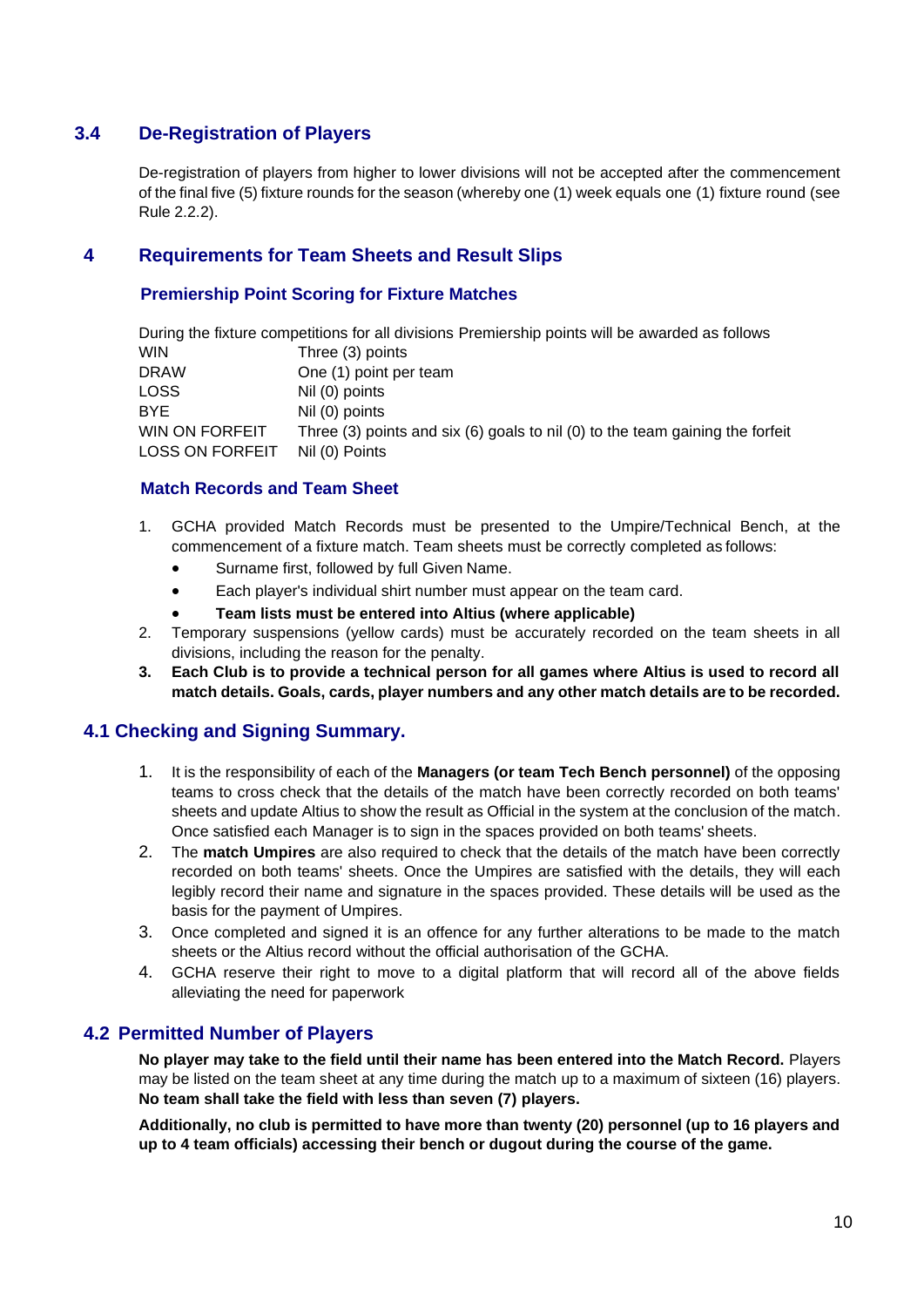### <span id="page-10-0"></span>**5 Premiership Final Series**

### **5.1 Premiership Ladder Placing**

Format for calculation of points tables for each competition will be as follows:

1. Local Competitions including only GCHA Registered Teams

After completion of all competition (fixture) matches, team placing on the premiership ladder shall be determined for each division. Premiership points awarded throughout the season are totalled and the premiership ladder is arranged in descending order, i.e., the team with the most premiership points appears at the top of the premiership ladder.

If Teams are equal on points the method for deciding upon positions of teams after completion of the fixture matches shall be as follows:

- 1. Goal Difference: goals "for" minus goals "against"; if a tie still exists.
- 2. Highest number of goals scored in the rounds.

### **5.2 Players Eligibility for Finals**

<span id="page-10-1"></span>A player must have played **five (5) fixture matches** for a team to be eligible to play Finals in that team. In addition, a player must have played **five (5) matches** for any subsequent higher division team to be eligible to play Finals in that team.

### **5.3 Minor Premierships**

<span id="page-10-2"></span>On completion of the premiership rounds the team leading the premiership ladder shall be declared the Minor Premiers.

### **5.4 Finals Playoff Procedures**

### <span id="page-10-3"></span>**Ten (10) Teams or Less**

For a division comprised of ten (10) teams or less the Finals series fixtures shall be contested by the teams finishing 1st, 2nd, 3rd & 4th on the premiership ladder as detailed below, unless the GCHA determines otherwise for the benefit of a Competition. Other play-off procedures may be considered by the GCHA from time to time.

Semi Finals Major Semi-Final **1 st vs 2 nd** Minor Semi-Final 3<sup>rd</sup> vs 4<sup>th</sup>

Winner of the Major Semi-Final will play in the Grand Final. Loser of the Major Semi-Final will play in the Preliminary Final

Winner of the Minor Semi-Final will play in the Preliminary Final. Loser of the Minor Semi-Final is eliminated from the Final Series.

### Preliminary Final

Loser of the Major Semi-Final game plays the winner of the Minor Semi-Final game.

Winner of the Preliminary Final will play in the Grand Final. Loser of the Preliminary Final is eliminated from the Final Series.

### Grand Final

Winner of the Major Semi-Final plays the winner of the Preliminary Final.

### **Three (3) Teams or Less**

For a division comprised of three (3) teams or less the Finals series shall be contested by all teams with a major Semi-Final played the week before the Grand Final as follows: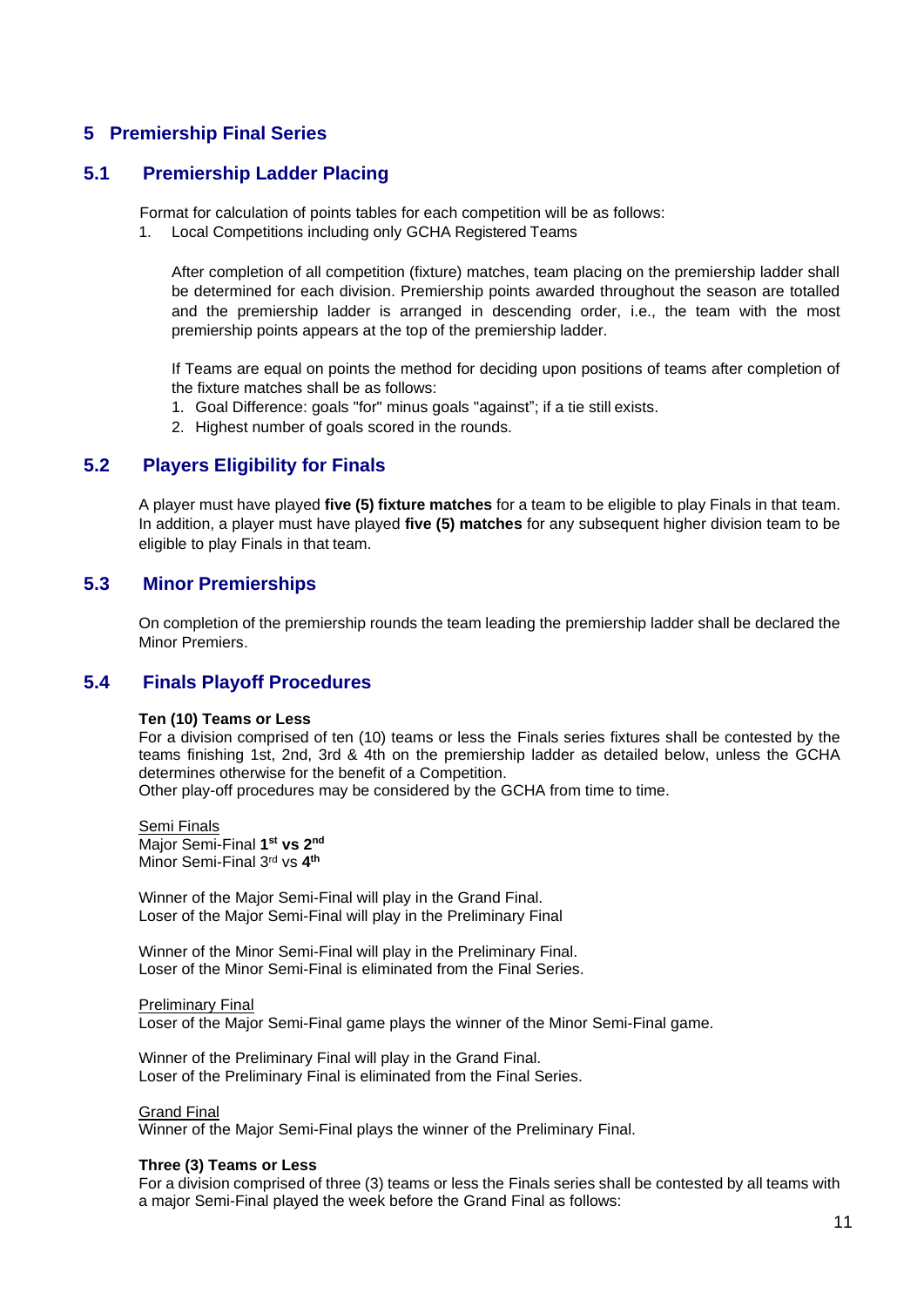Major Semi Final **2 nd vs 3rd**

Winner of the Major Semi Final to play in the Grand Final Loser is eliminated from the Finals Series

Grand Final

<span id="page-11-0"></span>**1 st** position plays the Winner of the Major Semi Final

### **5.4.1 Determination of an Outright Winner**

- 5.4.2 When the scores are equal at the conclusion of normal playing time, an outright winner shall be determined by a penalty shootout for Seniors, Opens, and Under 14's by way of shootout. This is for all Semi-Finals, Preliminary Finals and Grand Finals.
- 5.4.3 For Under 12s, should the scores be drawn at full time in any Final then Rule 5.5 golden goal applies. Should the scores remain level at the conclusion of extra time golden goal then the higher team will go through.
- 5.4.4 In Junior Divisions Under 12's Grand Final if still drawn after Extra Time, the Premiership is shared. There will NOT be a Shoot Out Competition in these divisions.

### <span id="page-11-1"></span>**5.5 Extra Time – "Golden Goal"**

- 5.5.1 At the conclusion of normal time there will be a two (2) minute rest.
- 5.5.2 Extra Time is two (2) x seven and a half (7½) minutes with a two (2) minute break i.e., after first 7 ½ minutes, teams will change ends after a two (2) minute break. If still drawn, the team with the higher placing will go through to the next Final.
- 5.5.3 Golden Goal in extra time. If a team scores during extra time, they will be declared the winner and the match will conclude.

### <span id="page-11-2"></span>**5.6 Shoot Out Competition**

- 5.6.1 In a shoot-out competition, **five players** from each team take a one-on-one shoot-out alternately against a defender from the other team. The one-on-one shoot-out competition will be played as per the Rules detailed in the Hockey Queensland Operations Manual.
- 5.6.2 Respective Team Managers nominate five (5) players to take and one (1) player to defend the shootouts from those eligible to play in the match, except as excluded below. A player nominated to defend the shoot-outs can also be nominated to take a shoot-out. No substitutions/replacements are permitted during the shoot-out competition, other than as specified below.
- 5.6.3 A player has been excluded permanently (red card) during the match, cannot take part in that shoot-out competition. A player who has been warned (green card) or temporarily suspended (yellow card) may take part in the shoot-out competition even if the period of their suspension has not been completed at the end of the match.
- 5.6.4 A coin is tossed; the team which wins the toss has the choice to take or defend the first shoot-out.
- 5.6.5 Five (5) players from each team take a shoot-out alternately against the Goalkeeper/defending player of the other team in the sequence nominated on the Shoot- out Competition form, making a total of ten (10) shoot-outs (five per each team).
- **5.6.6 Taking a shoot-out:**
	- (i) The Goalkeeper/defending player starts on or behind the goal-line between the goal posts.
	- (ii) The ball is placed on the nearest twenty-three (23) metre line opposite the centre of the goal.
	- (iii) An attacker stands outside the twenty-three (23) metre line area near the ball.
	- (iv) The Umpire blows the whistle to signal the start of the shoot-out; the attacker and the Goalkeeper/defending player may then move in any direction.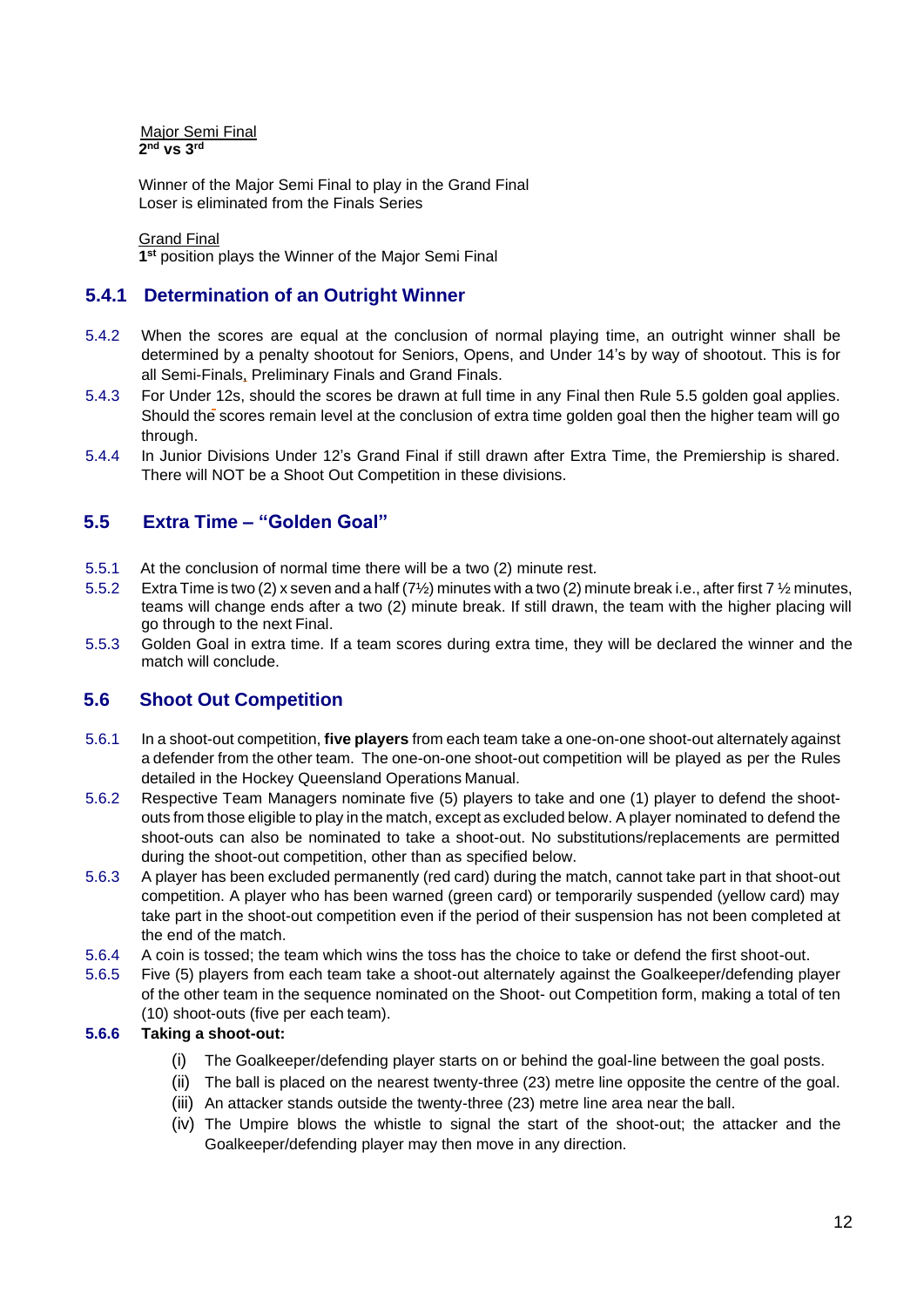### **5.6.7 The shoot-out is completed when:**

- (i) Eight (8) seconds has elapsed since the starting signal.
- (ii) A goal is scored.
- (iii) The attacker commits an offence.
- (iv) the Goalkeeper/defending player commits an unintentional offence inside or outside the circle in which case the shoot-out is re-taken by the same player against the same Goalkeeper/defending player.
- (v) The Goalkeeper/defending player commits an intentional offence inside or outside the circle, in which case a penalty stroke is awarded and taken.
- (vi) The ball goes out of play over the backline or side-line; this includes the Goalkeeper/defending player intentionally playing the ball over the backline.
- **5.6.8 If a penalty stroke is awarded as specified above, it can be taken and defended by any eligible player on the match sheet.**
- 5.6.9 The team scoring the most goals is the winner and the competition ceases once an outright winner is determined.
- 5.6.10 If an equal number of goals are scored after each team has taken five (5) shoot-outs.
	- (i) A second series of five (5) shoot-outs is taken with the same players, subject to the conditions specified in this section.
	- (ii) The sequence in which the attackers take the shoot-outs need not be the same as in the first series.
	- (iii) The team whose player took the first shoot-out in a series defends the first shoot-out of the next series.
	- (iv) when one (1) team has scored or been awarded one (1) more goal than the opposing team after each team has taken the same number of shoot-outs, not necessarily being all five (5) shoot-outs, that team is the winner.
- 5.6.11 If an equal number of goals are scored after a second series of five (5) shoot-outs, additional series of shoot-outs are taken with the same players subject to the conditions specified in the Hockey Queensland Operations Manual Shoot-out section.
- 5.6.12 The sequence in which the attackers take the shoot-outs need not be the same.

### <span id="page-12-0"></span>**6 Wet Weather Procedures**

All draw changes for Junior competition due to wet weather will be placed on the GCHA Website no later than **1pm Friday** and advised to the Junior competition representative as nominated by each Club. Decisions about Saturday morning hockey will be deferred until 7pm Friday night and advised to club designated Junior competition representatives.

### <span id="page-12-1"></span>**7 Conduct of Members**

Refer to the following Codes of Conduct found on the GCHA website [www.goldcoasthockey.com/policies--forms.html](http://www.goldcoasthockey.com/policies--forms.html)

- 1. Spectator Code of Conduct<br>2. Parent/Guardian Code of Co
- 2. Parent/Guardian Code of Conduct<br>3. Coach Code of Conduct
- Coach Code of Conduct
- 4. Player Code of Conduct
- 5. Umpires Code of Conduct & Responsibilities

### <span id="page-12-2"></span>**8 Dress Code & playing equipment**

- 1. Shirt numbers are to be displayed on the back of playing club shirts.
- 2. Numbers must be a minimum of 10 cm in height, with preferred size for Seniors being 15 cm. No two (2) players in the same team shall wear the same number.
- 3. Half field mixed junior development participants will not be required to have numbered shirts.
- 4. Uniforms are to be standard throughout each Club, as per GCHA Uniform Register, except when an additional strip has been nominated and approved by GCHA. Players wearing an incorrect team uniform will not be allowed to take the field. New players will be given one (1) fixture round grace to wear colours acceptable by teams & Umpires.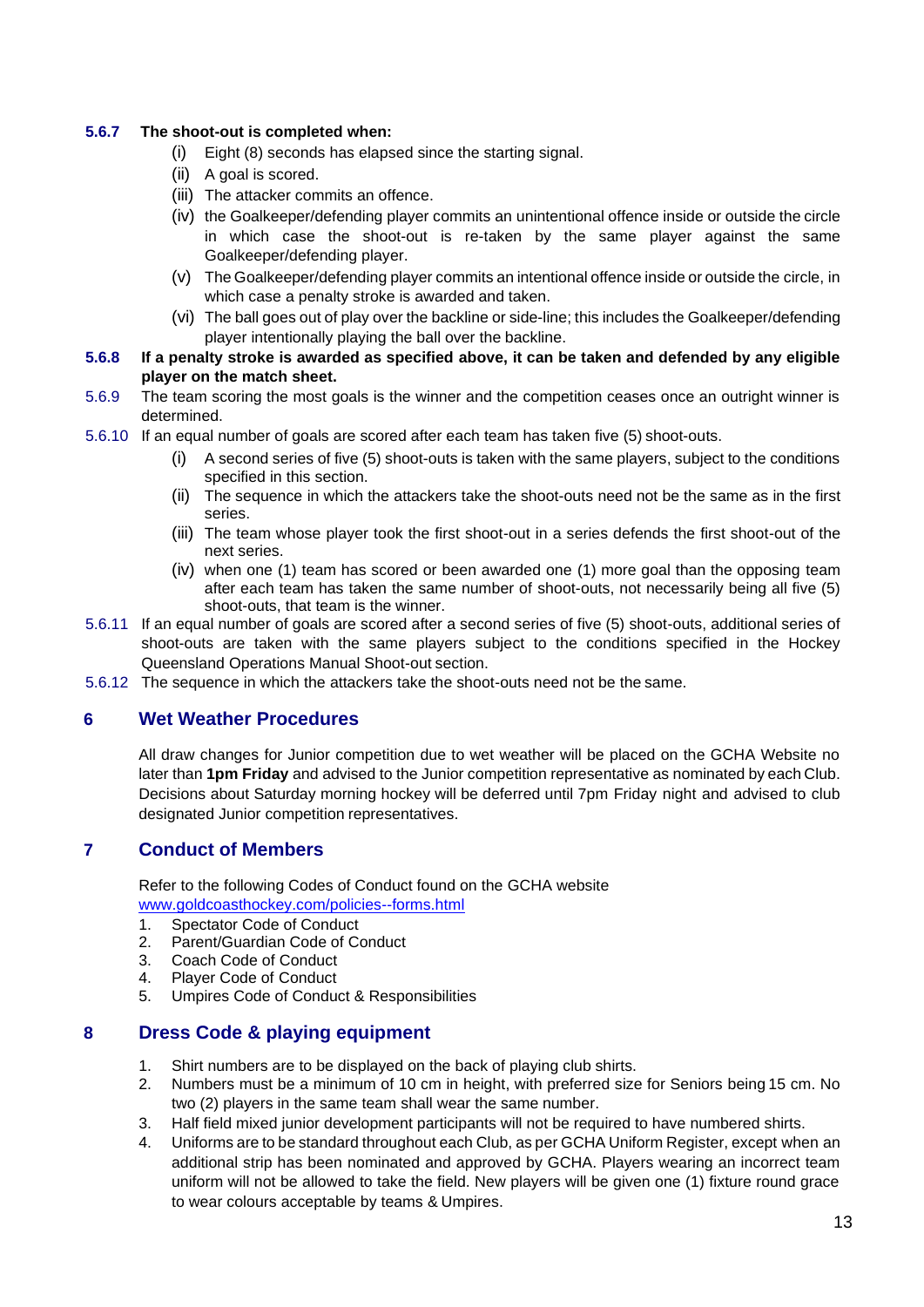- 5. **Ladies will be allowed to play in shorts of the same colour** as the club/team's registered uniform skirt.
- 6. **GCHA** strongly recommends as a duty of care that all senior players wear shin pads & mouthguards.
- 7. It is a **MANDATORY** requirement that all junior GCHA players wear shinpads and it is strongly recommended that mouthguards be worn.

### <span id="page-13-0"></span>**9 Fees**

- 1. To be determined by GCHA.
- 2. Refunds Any registered player may be eligible for a refund upon request to GCHA by their affiliated Club, however any refund will be at the discretion of the GCHA.

### <span id="page-13-1"></span>**Juniors**

### **10 Match scheduling & scoring**

- 1. Scores will not be kept in Junior Development mixed competition.
- 2. Winning scores in **Under 12s** will be limited to a six (6) point goal difference "encouragement" Rule. Goals will be recorded, until one team is winning by a goal difference of six (6) points at which time, the only goals that are recorded are those that keep the winning margin by six (6) points or less. Coaches and Managers are encouraged to change players and review positions to provide opportunities and encouragement for the losing team, and further develop skills, passing and positional play for the winning team.

### <span id="page-13-3"></span>**10.1 Banned Play – Drag Flicks, "Tomahawk" & Use of Stick Above Shoulders**

- 1. **The Drag Flick and "tomahawk" method of striking the ball is allowed in all GCHA divisions exclusive of Under 12 & Junior Development**. The tomahawk is defined as "a backhand hit with a wind up, using the edge of the stick". A back-stick sweep, where the stick slides across the ground to strike the ball, is a skill that will be allowable in all age groups.
- 2. It is strongly recommended that all clubs provide facemasks for all age groups Under 12 and up for defenders to wear in penalty corners. It is strongly recommended that all juniors defending the goal in penalty corners wear a face mask.
- **3. Playing the ball above head height is allowed in all GCHA divisions exclusive of Under 12 and Junior Development.**

### <span id="page-13-2"></span>**10.2 Registered Juniors Playing Seniors**

- 1. A junior may be named in one (1) junior team and one (1) senior team.
- 2. A junior player playing in Junior Competition can only play a maximum of three (3) games per weekend of competition, which will consist of:
	- ii. Two (2) games in Junior competition and one (1) game in Senior or
	- iii. One (1) game in Junior competition and two (2) games in Senior
- 3. A junior may play three (3) Junior games per weekend of competition if they are not playing seniors.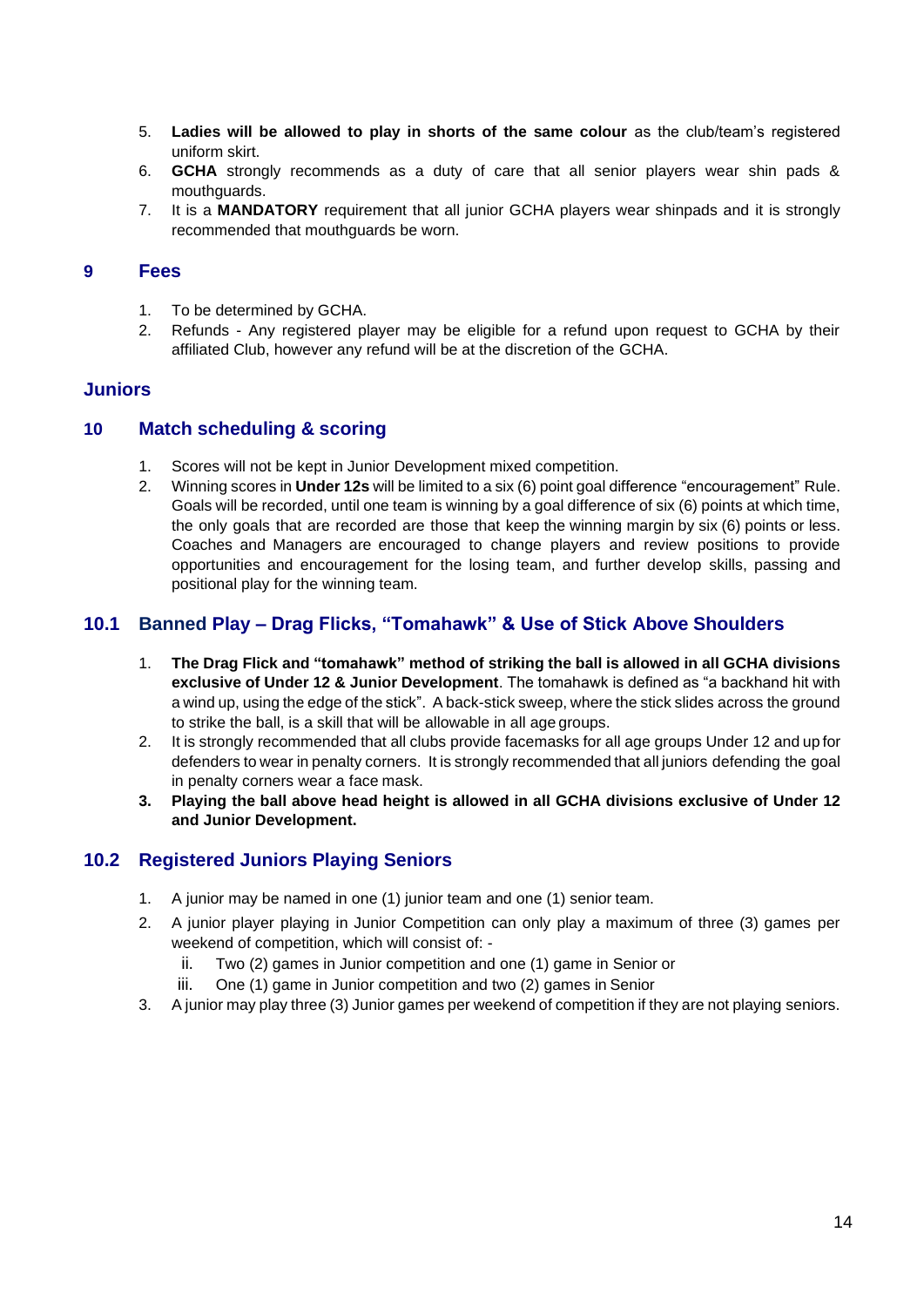### <span id="page-14-0"></span>**10.3 Mixed Gender Policy**

**Junior Development and Under 12 competitions will be mixed gender**. In the Under 12 mixed competition, the **intention** is that numbers of each gender will be evenly balanced with no more than five (5) boys playing on the field at any one time (not including the Goalkeeper who may be either gender). In circumstances where a mixed team has uneven numbers of either gender it is understood that players will be rotated to allow all boys and girls fair time on field whilst aiming to adhere as closely as possible to the above gender guidelines. Adherence to this Rule will be monitored by GCHA based on the needs of all teams and players. If necessary, requests for changes will be made to the club/s involved. **Under 14s and Opens will be single gender as per Hockey Queensland policy.**

### <span id="page-14-1"></span>**10.4 Age Eligibility**

For grades where age eligibility is considered players must be under the maximum age as at 1 January.

| <b>Born Between:</b>     | Eligible to play:              |
|--------------------------|--------------------------------|
| 1 January 2009 and later | Gold Coast Under 12s Mixed     |
| 1 January 2007 2008      | Gold Coast Under 14s           |
| 1 January 2004 2005 2006 | <b>Gold Coast Open Juniors</b> |

Open Juniors born in 2004 must be attending school at the commencement of the season. Trade Schools are classified as school for the purpose of this regulation.

### <span id="page-14-2"></span>**10.5 Half Field Mixed Participation Competition**

In keeping with the Hockey Australia Junior Hockey Policy, the **Gold Coast Rookies** Half field competition is a "participation based" competition which will include short skill development sessions for warm up. The intention of this competition is to be skill and participation based, and therefore the intended age in this competition is to be children **born 1 January 2011 and later** and beginner players who would not cope in full field Under 12s hockey.

Half field players are not required to have shirt numbers.

A fully kitted Goalkeeper is not mandatory in this competition; however, Goalkeeper kits should be available to teams and players encouraged to try out this specialist position. This may be with kickers only, or with a full kit, depending on the individual or items available.

- 1. Scores will not be kept for matches.
- 2. Where one team is short of players on a given day, they are allowed to use players from other teams/clubs. All games go ahead, no matter what the team numbers are.
- 3. All players to play the whole game. Preferred maximum per team 9 players.
- 4. No substitutes to be made during the match as all players play the whole game.
- 5. Coaches are permitted on the field.<br>6. Penalty corners may be plaved b
- 6. Penalty corners may be played by mutual agreement between teams; however, this is not encouraged as part of game play in the first half of the season.

### <span id="page-14-3"></span>**Umpiring**

### **11.1 Green & Yellow Card Rule – A Player Penalty System**

- 1. **In addition to all Senior Competitions this Rule also incorporates the junior competition with points accumulated in any of these competitions being cumulative and reciprocal.**
- 2. GCHA implement a points system for green and yellow cards whereby each green card given is worth zero (0) points, and each yellow card given is worth five (5) points. All yellow cards issued in a match must be accurately recorded on the team sheets in the Yellow Card column beside the relevant player, including the number of minutes of the suspension.
- 3. When a player has accumulated **fifteen (15) points**, they will be automatically suspended for one (1) competition round. The player cannot play in fixtures in any division until the suspension has been completed. In the event of a bye occurring in that competition round, then the suspension will transfer to the following round. At completion of the suspension, the fifteen (15) point accumulation will be deducted from any points recorded, and the balance will remain against the player's name.
- 4. Accumulated points will carry over at the start of the Final series and therefore, any suspensions due at the end of fixture rounds will apply.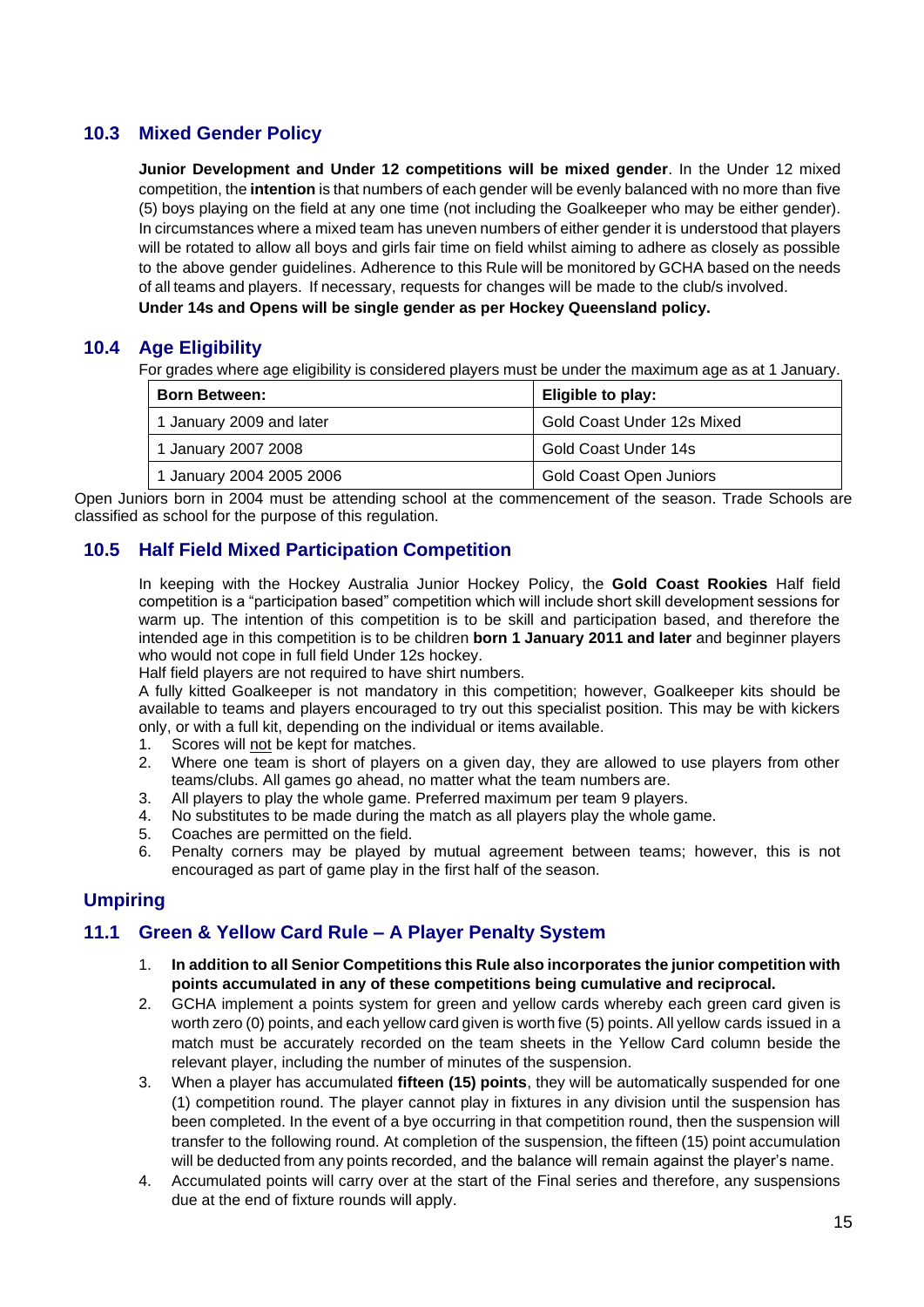### <span id="page-15-0"></span>**11.2 Permanent Suspensions – Red Card**

A **Red Card** issued to any one (1) player in any one (1) match will result in an automatic suspension from play for the balance of the game and for the balance of the fixture round in which the card is issued as well as a minimum automatic suspension of one (1) fixture round in the next scheduled fixture round as defined in Rule 2.2.2. A red card shall be referred to the Judiciary Committee in accordance with GCHA By-Laws **and the player cannot take the field prior to appearing before the Judiciary.**

### <span id="page-15-1"></span>**11.3 Umpires**

- 1. GCHA Umpiring Committee will be responsible for all umpiring appointments for GCHA sanctioned competition matches in 2021.
- 2. Umpires appointed to GCHA sanctioned matches will be remunerated.
- 3. Umpires will be expected to look professional. It is mandatory that Umpires wear "hi-vis" shirts that are not branded as part of their professionalism.

**Shoes, Black Slacks, Skirt or Shorts, and Black Socks Are Expected.**

- 4. No individual Umpire will be allowed to adjudicate more than two (2) games per day or a maximum of four (4) games on the weekend (Friday to Sunday, Junior and Senior games combined).
- 5. If an Umpire needs to break the above Rule due to **extenuating circumstances**, any additional umpiring appointments need to be ratified through the relevant GCHA Umpiring Committee members.
- 6. Any individual Umpire that breaks Rule 11.2.3 without the approval of the GCHA Umpiring Committee will not be paid for subsequent matches.

### **12. Premiership & Player Penalty Points**

<span id="page-15-2"></span>1. Premiership Match Points as per Rule 4:

| Win            | 3 points                      |
|----------------|-------------------------------|
| Draw           | 1 point                       |
| Loss           | 0 points                      |
| Bye            | 0 points                      |
| Win on forfeit | 3 points, and 6 goals awarded |

- 2. Team Penalties 3 competition points where applied.
- 3. Player penalty points:

| <b>GREEN CARD</b> | 0 points*                                                                                                                                                                                                                                                                                                                                                                                                                                                                                                                                                                                                                                                                               |
|-------------------|-----------------------------------------------------------------------------------------------------------------------------------------------------------------------------------------------------------------------------------------------------------------------------------------------------------------------------------------------------------------------------------------------------------------------------------------------------------------------------------------------------------------------------------------------------------------------------------------------------------------------------------------------------------------------------------------|
| YELLOW CARD       | 5 points*                                                                                                                                                                                                                                                                                                                                                                                                                                                                                                                                                                                                                                                                               |
| <b>RED CARD</b>   | Automatic suspension for the remainder of the match and then one (1) fixtured<br>competition round as defined by Rule 2.2.2. The player cannot play in any<br>fixtures in any division (see Rule 2.1.1 for division structure) until the suspension<br>has been completed. In the event of a bye occurring in that competition round,<br>then the suspension will transfer to the following fixtured round. The suspension<br>may be increased if additional sanctions are applied through the outcome of a<br>judicial process. This is in addition to automatic suspension for the balance of<br>the game and remainder of the fixture round in which the suspension was<br>incurred. |
|                   |                                                                                                                                                                                                                                                                                                                                                                                                                                                                                                                                                                                                                                                                                         |

*\*An accumulation of 15 points will result in one (1) round's suspension, which will reduce penalty points accumulated as per Rule 11.1.3.*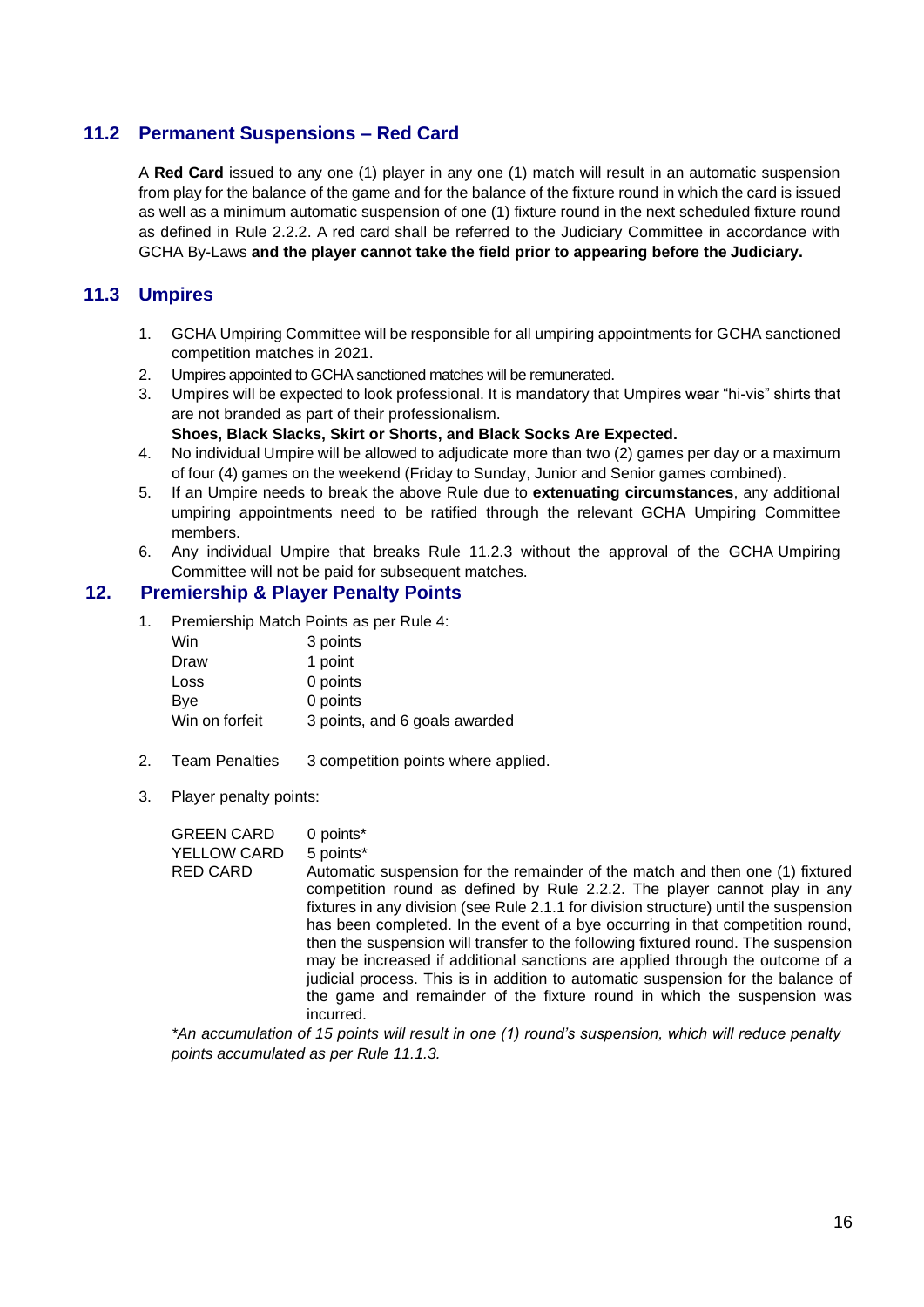### <span id="page-16-0"></span>**Appendix A: Judicial Guidelines**

### **Purpose**

The purpose of this guideline is to assist the Administrators and Judicial Committees to determine appropriate penalties where Suspension Offences occur. This is intended as a guideline only and the decision on penalties **will remain at the discretion of the Judicial Committee at all times.**

Updated penalty regarding the bushman's nose blowing or spitting (COVID-19) mitigating any risk.

*For repeated offences in a game by the same player;* 

| <b>First Offence</b>  | Green Card (2 mins),                  |
|-----------------------|---------------------------------------|
| <b>Second Offence</b> | <b>Yellow Card (10mins)</b>           |
| <b>Third Offence</b>  | <b>Extended Yellow Card (15 mins)</b> |

### **JG1. PENALTY POINT ACCUMULATION SYSTEM**

GCHA has adopted a point accumulation system based on the awarding of coloured cards. Depending on the card issued, and the number of points accumulated, an automatic penalty may be imposed, or a further penalty or suspension may result depending on the decision of the Judicial Committee.

The issuing of a card carries points, which can be awarded by Umpires to any Participant associated with the team during a match (**which is defined as the period covering on-field warm up prior to the start of a match until 30 minutes after the match has ended**).

Note: if an Umpire does not have access to the appropriate coloured card, then verbally stating the nature of the card and the associated suspension is to be considered as a valid mode of delivery of both the card and associated suspension.

Each card will carry penalty points as follows:

| Green      | 0 Points.                                                                                                                                                                                                                                                                                                                                                                                                                                                                                                                                                                                                                                                                               |
|------------|-----------------------------------------------------------------------------------------------------------------------------------------------------------------------------------------------------------------------------------------------------------------------------------------------------------------------------------------------------------------------------------------------------------------------------------------------------------------------------------------------------------------------------------------------------------------------------------------------------------------------------------------------------------------------------------------|
| Yellow     | 5 points                                                                                                                                                                                                                                                                                                                                                                                                                                                                                                                                                                                                                                                                                |
| <b>Red</b> | Automatic suspension for the remainder of the match and then one (1)<br>fixtured competition round as defined by Rule 2.2.2. The player cannot play<br>in any fixtures in any division (see Rule 2.1.1 for division structure) until the<br>suspension has been completed. In the event of a bye occurring in that<br>competition round, then the suspension will transfer to the following fixtured<br>round. The suspension may be increased if additional sanctions are applied<br>through the outcome of a judicial process. This is in addition to automatic<br>suspension for the balance of the game and remainder of the fixture round<br>in which the suspension was incurred. |

Where a red card has been awarded to a Participant, the Judicial Committee may decide a further hearing is required and, if so, the offender is required to attend a hearing. **The Judicial Committee may impose whatever penalty or suspension they consider appropriate, in addition to the automatic suspension of one fixtured round.**

In the case of a card being awarded to the wrong player, or any other situation where the Judicial Committee concludes that a gross error or an injustice has occurred, the Judicial Committee may - after consultation exercise discretionary power to retract the card and make the appropriate adjustments to the documentation and accumulated point's total.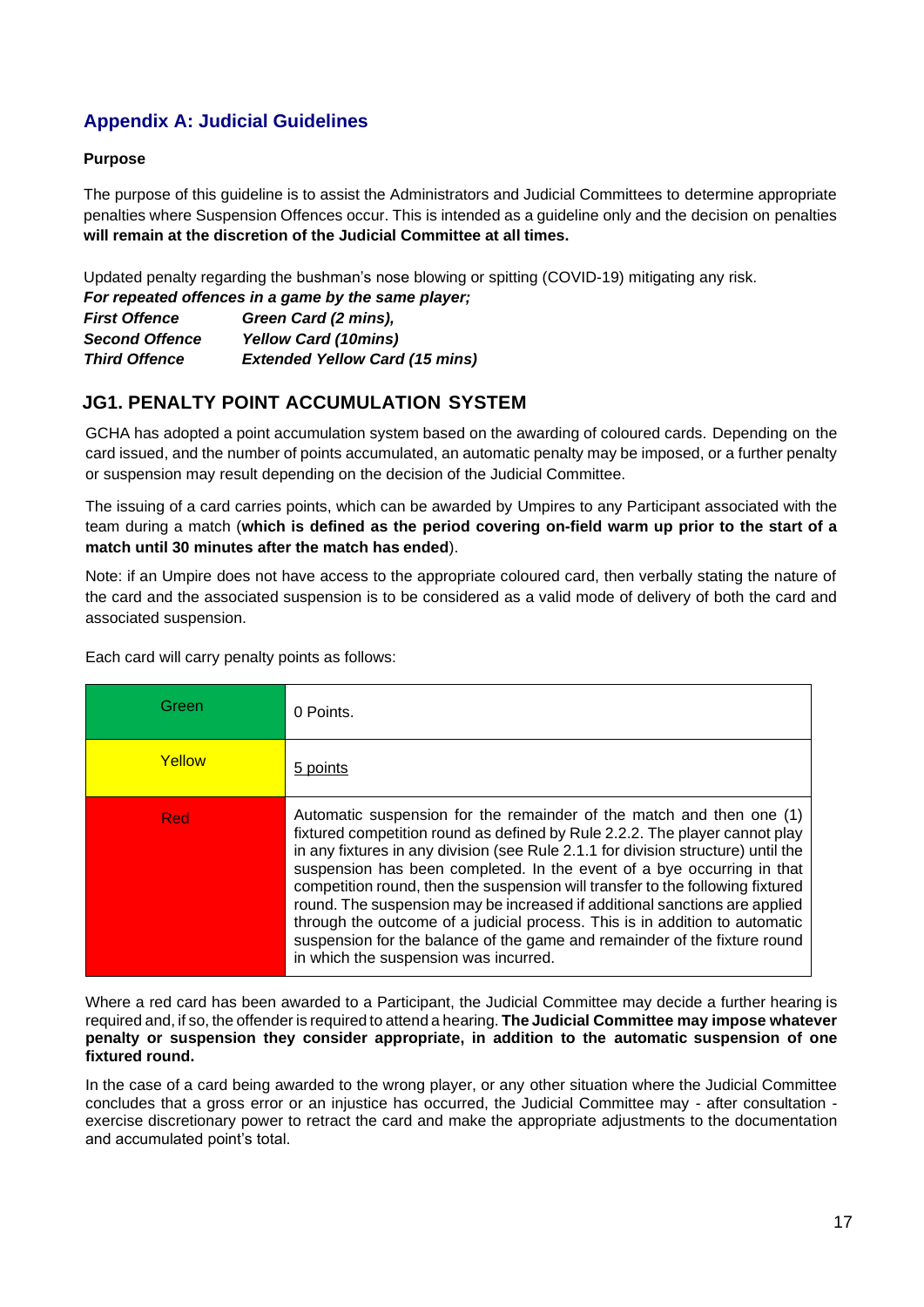### **JG2. LEVEL 1 SUSPENSION OFFENCE:**

The penalty for a Level 1 Suspension Offence may be a suspension of the Participant for a minimum of one fixtured round to a maximum of three fixtured rounds.

- For the purposes of the Code of Conduct "*Level 1 Suspension Offence*" means:
- a) Verbal abuse or hostility towards any other Participant, person or any other member of the public.
- b) Spitting at another player, participant or spectator.
- c) Disputing/protesting, reacting in a provocative or disapproving manner in an inappropriate way toward any decision made by an Umpire or official.
- d) Charging or advancing towards an Umpire or technical official in an aggressive manner.
- e) Excessive appealing of an Umpire's decision.<br>
f) Throwing a stick or ball at, or near, a player,
- f) Throwing a stick or ball at, or near, a player, Umpire, or official, in an inappropriate and/or dangerous manner.
- g) Lazy or 'bad' tackle that strikes the stick of the opponent in such a way that it is deemed a breach by the Umpire. This equates to repeat offences.
- h) Inappropriate physical contact between players, in the course of play, including barging, pushing or striking.
- i) Using rude or abusive language, or gestures that are considered to be obscene, offensive, or insulting.
- j) Minor sexual harassment, sexual inferences or undertones.<br>
k) Racial comments, inferences or undertones.
- Racial comments, inferences or undertones.
- l) Abuse of hockey equipment or clothing, venue equipment or fixtures and fittings.
- m) Team Managers and/or team personnel not taking control of the conduct of their team bench, dugout area, coaching boxes, video towers and other areas specified by the technical staff to ensure their team and spectator behaviour is appropriate.
- n) Making public statements that are not fair, constructive or reasonable and involve a personal attack on another player, Umpire, appointed official or administrator.
- o) Engaging in social media activities that are not deemed constructive and/or are offensive, demeaning or intending to belittle Participants, or other members of the hockey community.

Table 1 summarises a range of Level 1 Suspension Offences and gives guidance about the number of fixtured rounds that an offender should be stood-down for. Additional considerations should include attitude of the offender, degree of remorse and degree of harm inflicted.

### <span id="page-17-0"></span>**Table 1.**

| <b>Breach or</b><br><b>Misconduct</b>                                                                                                                                                    | <b>Length of Suspension</b>                                                                               |                                                                                             |                                                                                                                                               |  |
|------------------------------------------------------------------------------------------------------------------------------------------------------------------------------------------|-----------------------------------------------------------------------------------------------------------|---------------------------------------------------------------------------------------------|-----------------------------------------------------------------------------------------------------------------------------------------------|--|
|                                                                                                                                                                                          | 1 fixtured round                                                                                          | 2 fixtured rounds                                                                           | 3 fixtured rounds                                                                                                                             |  |
| Verbal abuse, protesting,<br>charging/advancing,<br>appealing, stick<br>throwing, rude language<br>and gestures, bad<br>tackles, harassment,<br>equipment abuse,<br>unsporting behaviour | Provoked<br>Without intention to<br>cause harm Evidence<br>of 'mischievous' rather<br>than cruel or nasty | Unprovoked<br>Without responsibility<br>and with no care<br>about impact on other<br>people | Intentional with malice<br>Intended to cause harm,<br>be hurtful or<br>offensive<br>Coming from a distance<br>repeating words and<br>gestures |  |
| Spitting (spittle does not<br>connect with target<br>person)                                                                                                                             | With no intent to spit on<br>another person                                                               | Careless and<br>irresponsible                                                               | With intent to spit on<br>another person, but<br>unsuccessful                                                                                 |  |
| Inappropriate conduct<br>with regard to Manager's<br>responsibilities, public<br>statements and social<br>media activities and<br>postings                                               | 'Honest' mistake No<br>harm intended<br>Evidence of naivety or<br>lack of understanding                   | Without responsibility<br>and with no care<br>about impact on other<br>people               | Malicious negligence and<br>unwilling to accept<br>responsibility Intention to<br>be hurtful or demeaning                                     |  |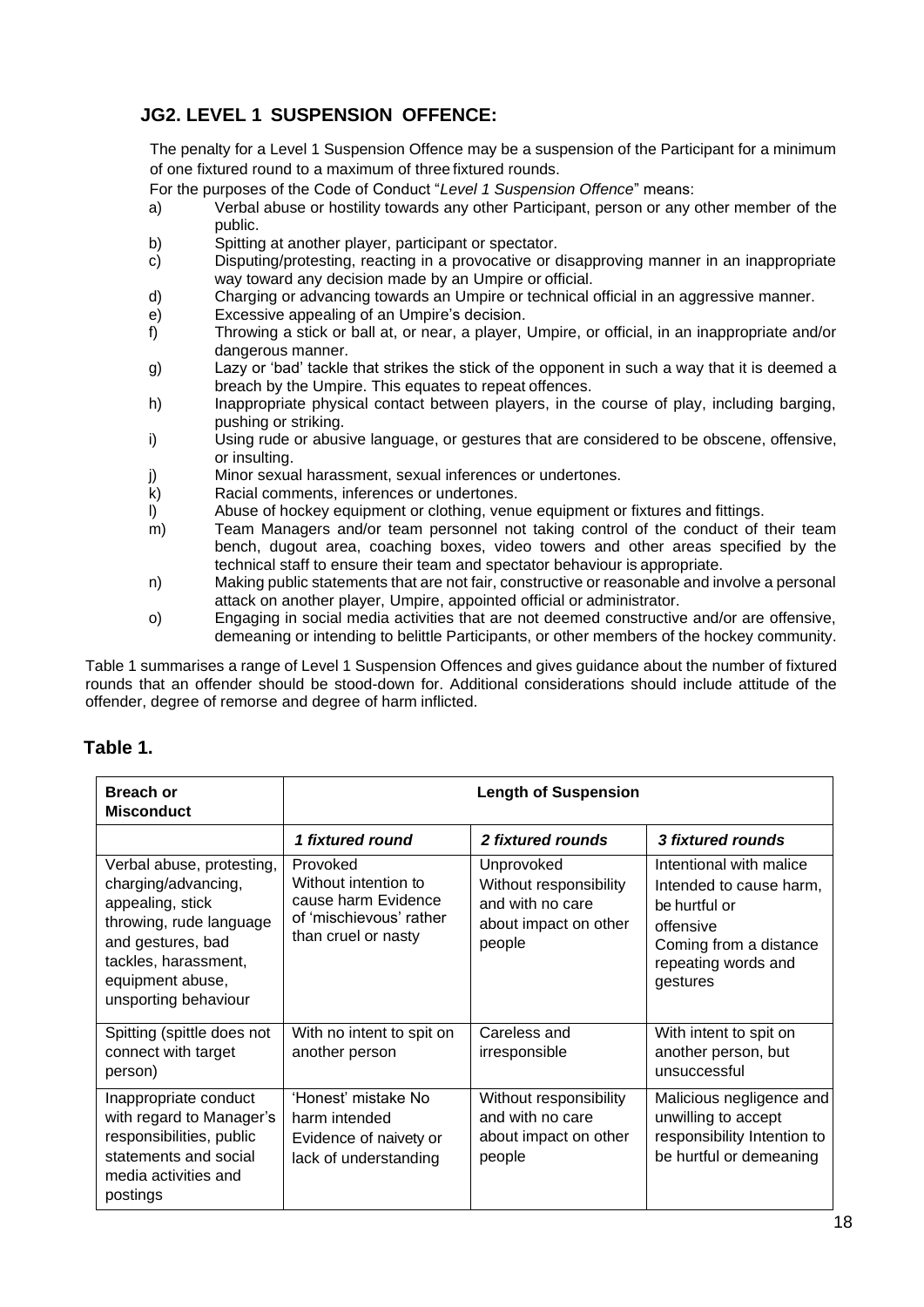### **JG3. LEVEL 2 SUSPENSION OFFENCE:**

The penalty for a Level 2 Suspension Offence may be suspension of the Participant for a minimum of three fixtured rounds to a maximum of eight fixtured rounds.

For the purposes of the Code of Conduct "*Level 2 Suspension Offence*" means:

- a) Threat of assault on an Umpire or official.<br>b) Spitting on another player, Participant or s
- Spitting on another player, Participant or spectator.
- c) Striking and/or physical assault, without injury, of another player, Umpire, official or spectator.
- d) Persistent and deliberate breach of the Rules of Hockey (generally considered dangerous and intimidating) following a warning from an Umpire.
- e) Using language or gestures which seriously offends, insults, intimidates, threatens, disparages or vilifies another person on the basis of that person's race, religion, gender, colour, descent or national or ethnic origin.
- f) Sexual harassment, racial abuse or verbal attacks
- g) Participating in, or any involvement with any form of betting or gaming activities, including online betting or gaming activities, related to the event in which they are Participants.
- h) Recurrent breaches of Level 1 Suspension Offence.

Table 2 summarises a range of Level 2 Suspension Offences and gives guidance about the number of fixtured rounds an offender should stand-down for. Additional considerations should include attitude of the offender, degree of remorse and degree of harm inflicted.

### <span id="page-18-0"></span>**Table 2.**

| <b>Breach or</b><br><b>Misconduct</b>                                | <b>Length of Suspension</b>                                                                                       |                                                                                                              |                                                                                          |  |
|----------------------------------------------------------------------|-------------------------------------------------------------------------------------------------------------------|--------------------------------------------------------------------------------------------------------------|------------------------------------------------------------------------------------------|--|
|                                                                      | 3 - 4 fixtured rounds                                                                                             | 5 - 6 fixtured rounds                                                                                        | 7 - 8 fixtured rounds                                                                    |  |
| Threatening, dangerous<br>or intimidating<br>behaviour               | Provoked<br>Related to a close<br>contest between<br>opposition players<br>and the ball.<br>Excessive, relentless | Unprovoked<br>Coming from a<br>distance to incite<br>violence<br>Actions result in<br>escalation of incident | Intentional with<br>malice<br>Actions start a<br>brawl or nasty,<br>objectionable scene  |  |
| Spitting                                                             | Evidence of                                                                                                       | <b>Unprovoked Malicious</b>                                                                                  | Combined with nasty,                                                                     |  |
| (spittle connects with<br>target person or other<br>persons)         | frustration or<br>provocation                                                                                     |                                                                                                              | hateful, spiteful or<br>repulsive language or<br>gestures                                |  |
| Striking, physical<br>assault (without injury)                       | Evidence of<br>frustration or<br>provocation                                                                      | Unprovoked Strike to<br>mid/lower body region<br>such as stomach or<br>legs                                  | Deliberate with intent<br>to harm.<br>Strike to the head<br>region with stick or<br>fist |  |
| Foul language,<br>gestures, sexual<br>harassment and racial<br>abuse | Distasteful or<br>unsavoury                                                                                       | Nasty, mean, spiteful<br>or vindictive                                                                       | Intended to be hurtful<br>or offensive Inciting<br>violence                              |  |
| Inappropriate<br>conduct with regard<br>to betting and/or<br>gaming  | 'Honest' mistake<br>Evidence of naivety<br>or lack of<br>understanding                                            | Deliberate act<br>Irresponsible and<br>negligent                                                             | Involved in<br>organised money<br>making activities                                      |  |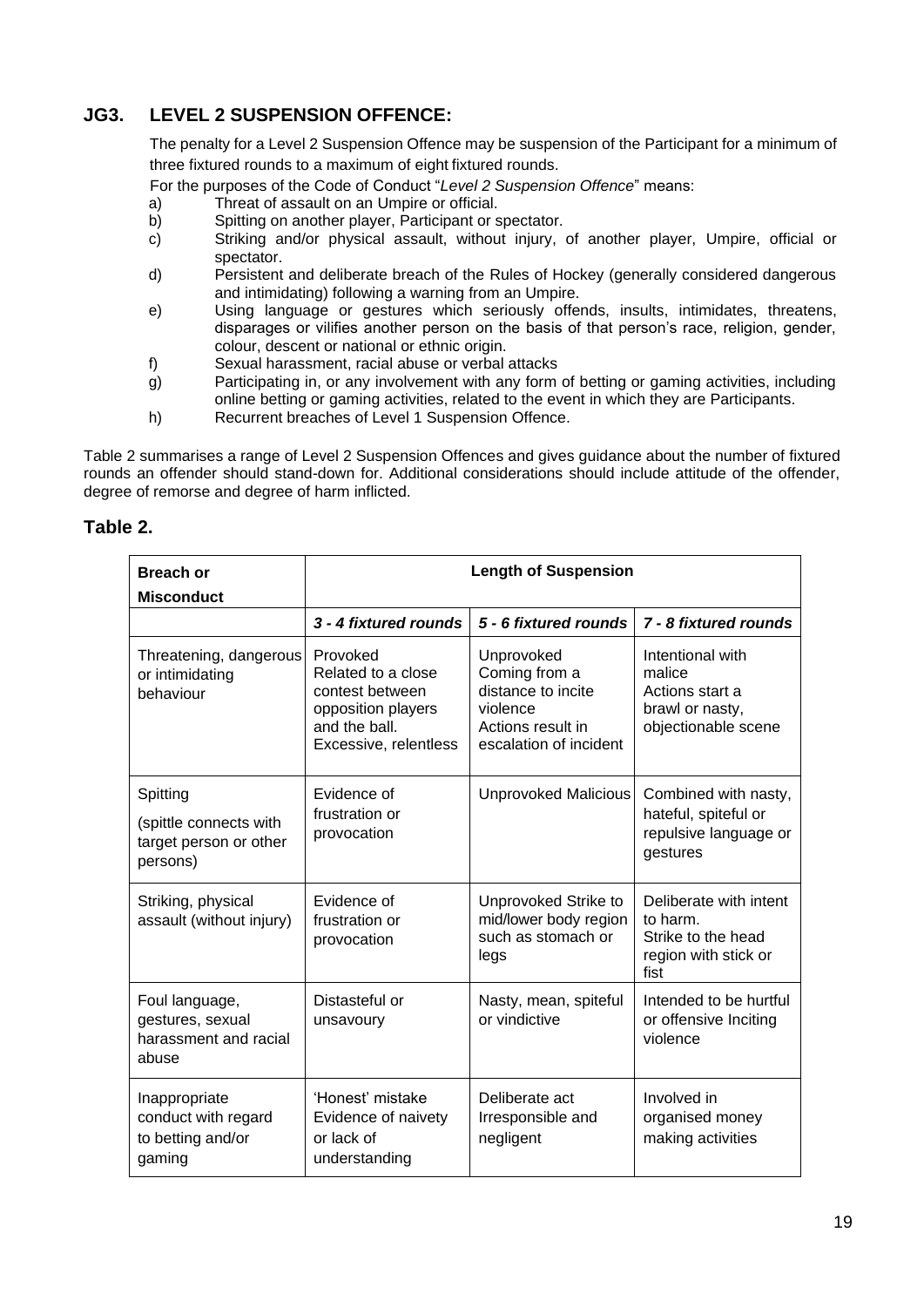### **JG4. LEVEL 3 SUSPENSION OFFENCE:**

The penalty for a Level 3 Suspension Offence may be suspension of the Participant for a minimum of eight fixtured rounds to a maximum of twenty fixtured rounds. For the purposes of the Code of Conduct "*Level 3 Suspension Offence*" means:

- a) Any act of violence on or off the field of play during the match.<br>b) Physical assault causing bodily injury to another player, Umpire
- Physical assault causing bodily injury to another player, Umpire, official or spectator.
- c) Match fixing involvement or activities
- d) Recurrent breaches of Level 2 Suspension Offences.

Table 3 summarises a range of Level 3 Suspension Offences and gives guidance about the number of fixtured rounds an offender should stand-down for. Additional considerations should include attitude of the offender, degree of remorse and degree of harm inflicted.

### <span id="page-19-0"></span>**Table 3.**

| <b>Breach or</b><br><b>Misconduct</b>          | <b>Length of Suspension</b>                                                                |                                                                             |                                                                                                                                  |
|------------------------------------------------|--------------------------------------------------------------------------------------------|-----------------------------------------------------------------------------|----------------------------------------------------------------------------------------------------------------------------------|
|                                                | 8 - 11 fixtured rounds                                                                     | 12 - 16 fixtured rounds                                                     | 17 - 20 fixtured rounds                                                                                                          |
| Act of violence                                | Provoked, triggered by<br>on-field incident<br>Actions result in<br>escalation of incident | Unprovoked<br>Actions start a brawl or<br>nasty, objectionable<br>scene     | Intentional with<br>malice.<br>Hostile, brutal,<br>vicious, inhumane<br>Incident off field or<br>after being shown a<br>red card |
| Striking, physical assault<br>(causing injury) | Evidence of frustration<br>or provocation                                                  | Unprovoked Strike to<br>mid/lower body region<br>such as stomach or<br>legs | Deliberate with intent to<br>harm.<br>Strike to the head<br>region with stick or fist                                            |
| Match fixing<br>involvement or activities      | Evidence of naivety or<br>provocation or pressure<br>to partake                            | Choices made to<br>partake without<br>pressuring others to also<br>partake  | Involved in organised<br>cartel with intent to<br>influence and/or<br>pressure others to<br>partake                              |

### **JG5. SERIOUS SUSPENSION OFFENCE:**

In the case of serious, highly dangerous, and/or life-threatening offences ("Serious Suspension Offence") more than a maximum of a twenty-fixtured round suspension may be justified. In these cases, the Judicial Committee should consult with the GCHA. In the case of repeat offenders being found guilty of a Level 3 Suspension Offence, a one year through to a life ban may be appropriate.

### **FOOTNOTE**:

For the purposes of clarity any suspension issued either by Red Card and/or by order of the Judicial Committee after appropriate review is defined as meaning the remainder of the fixtured round in which the card is issued and the entirety of the next fixtured round irrespective of division, grade or age group. The player cannot play in any fixtures in any division (see Rule 2.1.1 for division structure) until the suspension has been completed. A fixtured round for the purpose of suspension is defined as being any match in any division, grade or age group that is played between 9.00am Wednesday and 12.01am Tuesday of the relevant fixtured round in question as per Rule 2.2.2. This also applies to any rescheduled or postponed fixtures where appropriate as defined by the GCHA competitions committee.